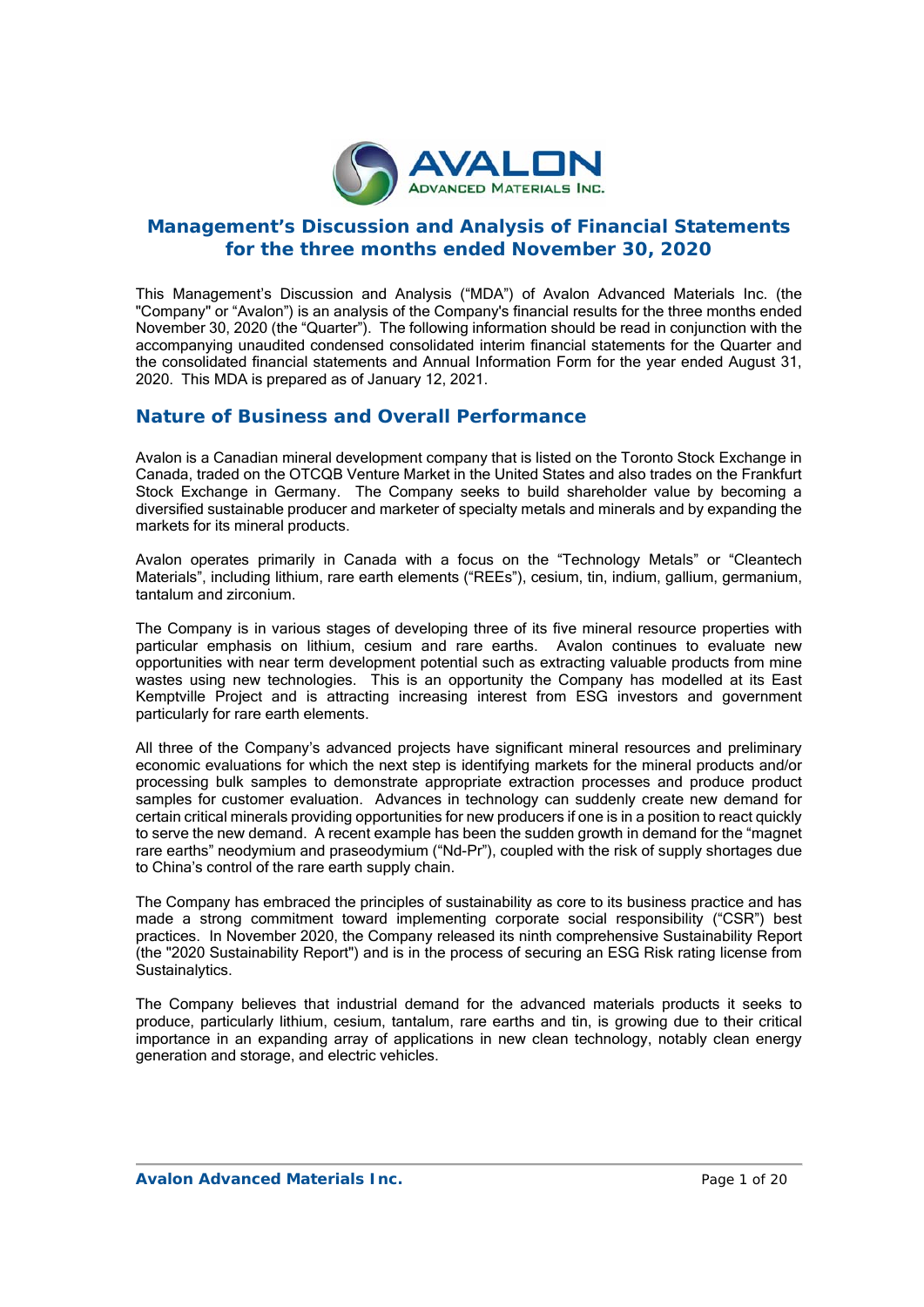# **Resource Development Activities**

Expenditures on resource properties for the Quarter totalled \$111,732, a 45% decrease from the level of expenditures for the same Quarter in fiscal 2020 ("Fiscal 2020") which totaled \$202,656. Of these expenditures, 49% were incurred on the Separation Rapids Lithium Project, 42% were incurred on its Lilypad Cesium-Tantalum Project and 9% were incurred on the Nechalacho Rare Earth Elements Project.

## *Separation Rapids Lithium Project*

The Separation Rapids property consists of nineteen mineral claims and one mining lease covering a combined area of approximately 4,414 hectares (10,910 acres) in the Paterson Lake Area, Kenora Mining Division, Ontario, all of which are owned 100% by Avalon. The lease covers an area of approximately 421 hectares over the area of the main lithium pegmatite deposit and adjacent lands that may be used for mine development infrastructure. Avalon also owns three aggregate permits along the road to the site, which cover a total area of approximately 16 hectares and are located within the area covered by the claims. The Separation Rapids deposit is a potential source of lithium minerals for use in the glass and ceramics industry as well as lithium compounds for the battery industry.

During fiscal 2018, the Company completed an updated preliminary economic assessment ("PEA") on a simplified business model that focuses on initial production of lithium mineral concentrates for the glass industry, with potential for future expansion into production of the battery materials lithium carbonate and/or lithium hydroxide. This smaller scale development model reduces capital expenditure requirements substantially from the lithium hydroxide production model completed in September, 2016, while generating attractive returns and reducing overall business and permitting risk. However, with growing interest in establishing new lithium battery materials supply chains in Canada, the Company is now looking at potentially accelerating its plans to produce lithium battery materials and has begun looking at potential sites for a processing facility in NW Ontario.

During the Quarter, the Company incurred \$54,720 (2020 - \$157,235) in exploration and development expenditures on the Separation Rapids Lithium Project. Approximately 43% of these expenditures were incurred primarily on site maintenance and preparation for the bulk sample program which is tentatively scheduled for this winter, 18% were spent on permitting, and 39% were incurred on metallurgical testwork firstly to produce a 20 kg sample of pure petalite concentrate using the DMS process, and secondly to investigate the potential of a novel "crushing" process called "Electric Pulse Disaggregation" intended to reduce over-grinding and fines generation. The 20 kg sample has now been shipped to the potential customer for evaluation. Approximately \$4,900 was also expended on lithium market development work towards securing offtake agreements for the petalite products.

### Lithium Markets

Recent marketing work has been focused mainly on high strength lithium glass-ceramics where a number of new market opportunities have been identified in aerospace technology. Production of petalite product samples for customer evaluation continues with strong interest from customers in Asia. Although recent reported global lithium carbonate prices remain soft, all lithium market forecasts continue to predict rapid growth in demand driven mainly by the battery market with supply shortages expected within the next 2-3 years. The Company is also revisiting the potential to produce a lithium hydroxide battery material, as outlined in Avalon's 2016 Preliminary Economic Assessment, because of the new interest in establishing lithium battery materials supply chains in Ontario.

With Ontario Premier Doug Ford recently announcing Ontario's interest in establishing new battery materials supply chains in the province, Avalon has been investigating collaborative opportunities to establish a lithium refinery in Northwestern Ontario, and recently has signed a letter of intent with another aspiring lithium producer in Ontario, Rock Tech Lithium Inc. The refinery being planned would be adaptable for producing different lithium battery materials products, and would also be expandable to increase output and accept concentrates from other producers of lithium minerals from the many pegmatite deposits that occur in northern Ontario.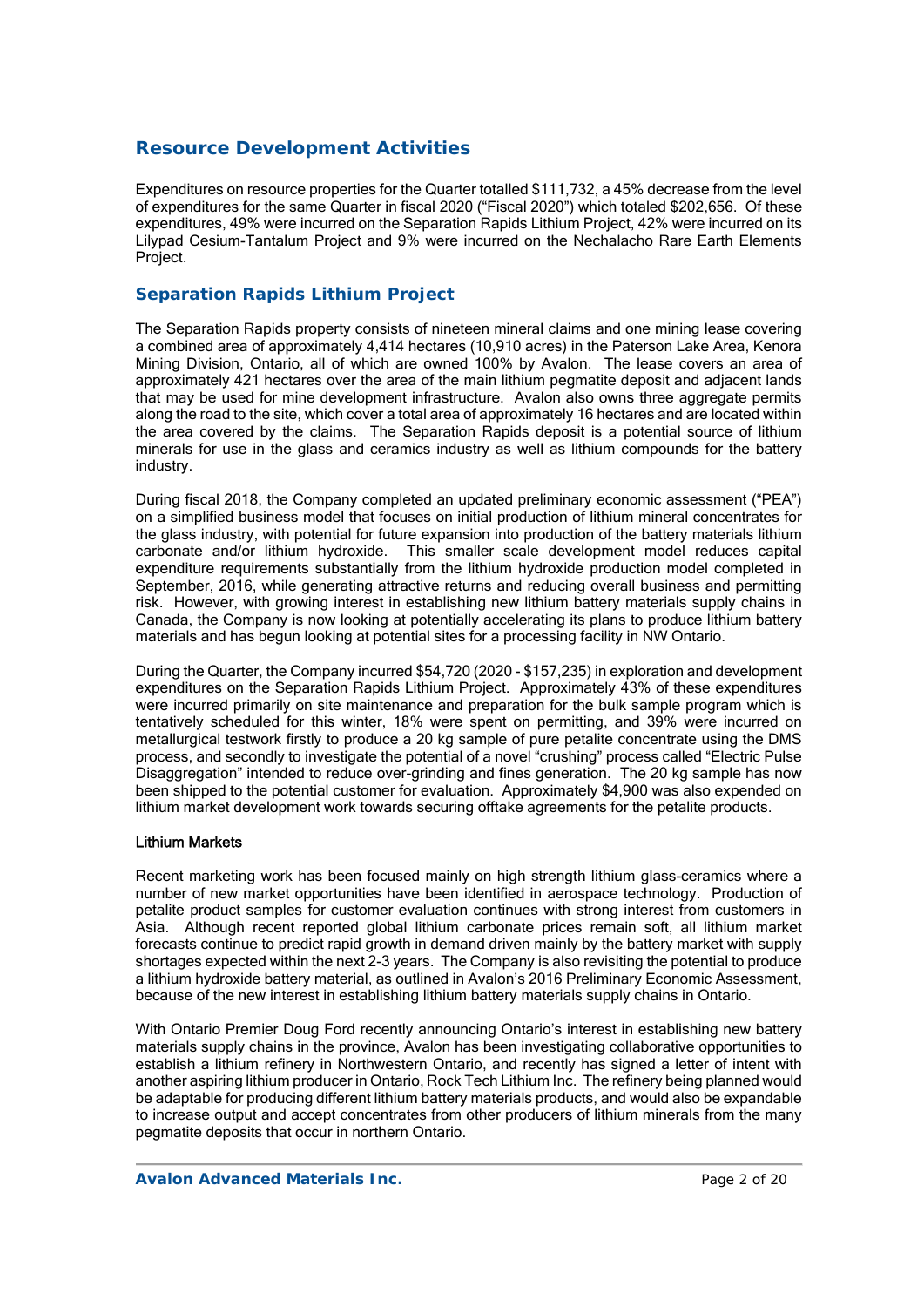With demand for lithium growing rapidly and few advanced lithium projects ready to commence production, the Company remains well-positioned to bring a new supply of high-purity lithium minerals to the market to serve priority customers, once project financing and all required permits are in place. While project permitting has been progressing slowly, the Ontario government now recognizes that changes need to be made to the existing regulatory regime ("cutting the red tape") to differentiate critical minerals like lithium from traditional exchange-traded commodities and facilitate their more rapid development in Ontario. There is also growing interest in the Federal government to encourage development of critical minerals supply chains for clean technology in Canada, particularly in the context of supporting economic recovery post-COVID-19.

#### Recent Activities and Future Plans

The next step in the project's development is to proceed with a pilot plant program on a bulk sample to finalize flowsheet parameters for engineering purposes including reagent recycling and water treatment processes, after which a feasibility study can be completed. This work will also generate product samples for glass-ceramic customer qualification and acceptance and provide concentrate for further laboratory work on the lithium hydroxide process flowsheet. This program is now expected to proceed in 2021 subject to arranging project financing.

The use of gravity concentration and ore sorting pre-concentration methods are to be further investigated, with the objective of reducing costs for the flotation circuit, reducing energy and waste volumes and overall environmental impacts by reducing the amount of feed reporting to the milling circuit. Some additional drilling is also contemplated to collect more geotechnical data for pit and infrastructure design work. Continued exploration including drilling on the Paterson Lake claims in the vicinity of the new Snowbank petalite pegmatite discovery and the Glitter pegmatite is also planned, subject to financing.

In its 2016 Preliminary Economic Assessment, Avalon developed a proprietary process flowsheet to produce a high purity lithium hydroxide product from petalite for the lithium battery material market. The flowsheet has the advantage of generating limited waste by the recycling of the sulphuric acid solvent. To further optimize this flowsheet. Avalon has recently shipped a 50 kg sample of petalite concentrate to XPS (Expert Process Solutions) in Sudbury, Ontario to generate leach solution for use in optimizing the final stages of the process, which involves the use of electrolysis to produce lithium hydroxide. The program will focus on an improved membrane alternative and efficient crystallization of the final high purity product. The results (expected in April, 2021) will enable finalizing equipment selection and design.

In the glass-ceramics market, the innovation of new products is creating many new market opportunities for Avalon's petalite product. One such market requires a petalite product that has not been concentrated by froth flotation, as residual reagents on the surface of the product can compromise its performance in this specific glass-ceramic material. Recent testwork conducted at Met-Solve Laboratories, Langley, BC has successfully demonstrated that an acceptable quality petalite product to serve this market can be produced simply by using DMS. The Company's next step is to generate a larger product sample for evaluation by the customer that expressed interest in it.

Other testwork underway is focused on ways to reduce processing costs and energy consumption, including alternative milling technologies. Samples from three mineralogical sub-zones within the main Separation Rapids resource have been sent to Selfrag AG in Switzerland, for testing using their patented electric pulse disaggregation ("EPD") process. EPD uses high voltage electrical pulses to fragment broken rock along internal mineral grain boundaries. The result is a crushed mass of single mineral particles, as opposed to the less selective breakage that occurs with traditional mechanical comminution methods. Avalon believes EPD is the most relevant alternative milling method for reducing over-grinding and improving overall petalite recoveries as well as reducing energy consumption.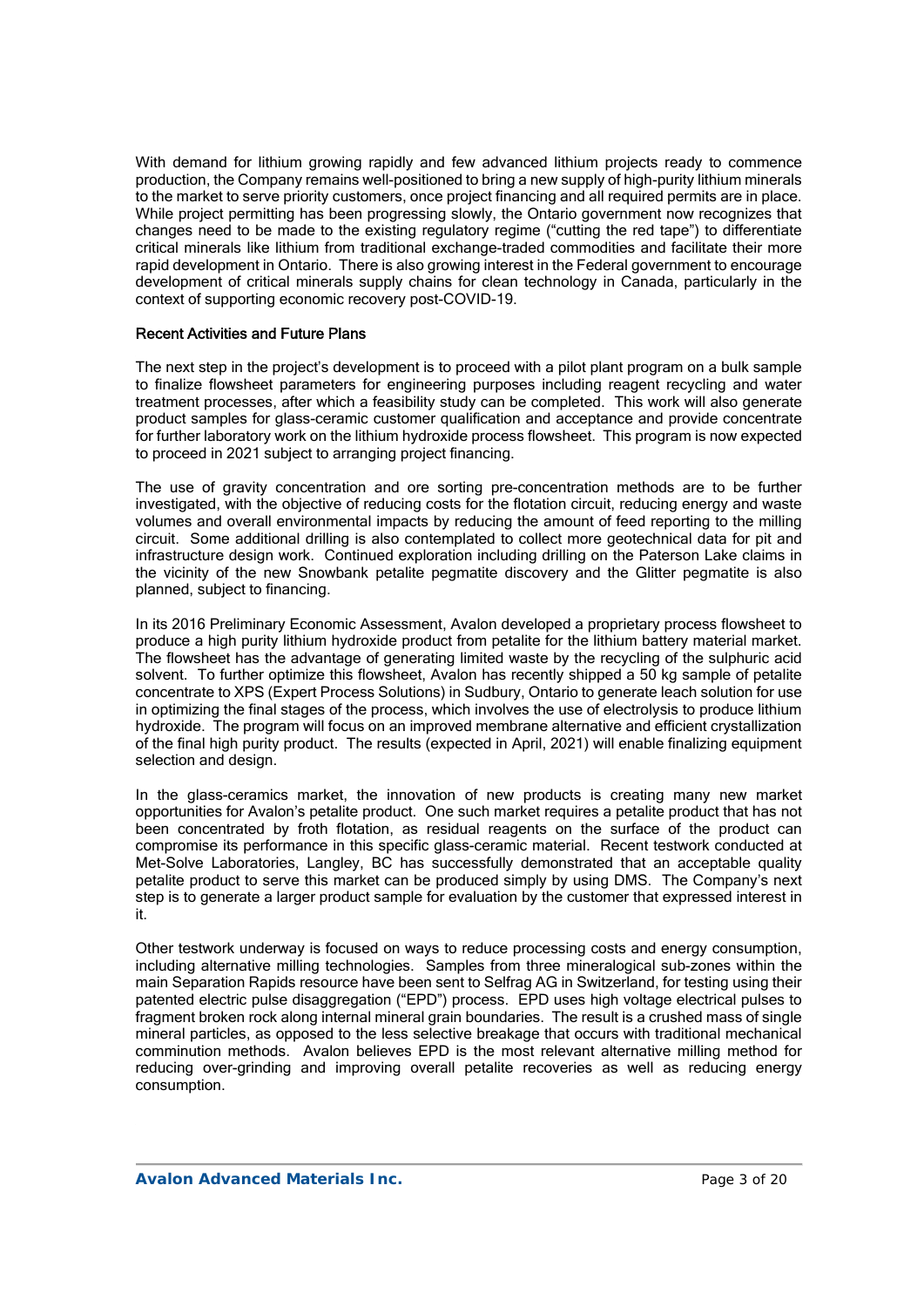#### Environmental Assessment and Community Engagement

Avalon is committed to developing the Separation Rapids Lithium Project based on modern CSR principles and reporting on its performance in its annual Sustainability Report. These CSR principles include commitments to minimize environmental impacts, ensuring the health and safety of employees, creating benefits for local communities and providing full transparency in its social and environmental performance. The Company and the project are now well known in the local community.

The project is located in the traditional land use area of the Wabaseemoong Independent Nations ("WIN") for which they have stewardship under an agreement with the Province. The Company first signed an MOU with WIN in 1999 which was renewed when the project was reactivated in 2013. Avalon management has been keeping WIN leadership informed on project activities and remains committed to fulfilling its community consultation obligations and partnering with WIN on business opportunities and providing training for community members. The Company has also initiated dialogue with the Métis Nation of Ontario which holds Indigenous rights in the area. Engagement is ongoing with local Indigenous communities, regulators, and local government most recently on the update of the closure plan for the planned bulk sample program. All the Indigenous groups continue to be supportive of the project.

Environmental studies of the proposed power transmission line route are planned and opportunities to reduce costs and greenhouse gas ("GHG") footprint with green energy supply are also being investigated. With the exception of the powerline route study, the environmental studies necessary for permitting are largely complete. A Toronto University Capstone Masters Project was initiated to assess green energy production options and other opportunities to reduce environmental impacts. Once applications are submitted, it is anticipated that all necessary permits for construction can be obtained in under a year. Construction activities for many project components can be initiated prior to receipt of all permits.

Avalon has now received the necessary approvals to proceed with the minimum 2,500 tonne bulk sample extraction program, originally planned for 2019, to recover petalite product samples for testing and qualification by glass and ceramic companies that have expressed interest in the high-purity petalite mineral product. This includes acceptance for filing by the Ministry of Energy, Mines and Northern Development of the Company's revised Closure Plan for Advanced Exploration dated January 22, 2020, which was received on May 29, 2020, and the May 13 Mining Act Section 91 Exemption.

As a result of progressive rehabilitation and improvements to the closure plan, financial assurance to be filed with the plan is significantly less than that which is already filed for the existing advanced exploration permit. A maintenance agreement and Quarry Permit from the Ministry of Natural Resources and Forestry allows for any needed road maintenance work, if required for bulk sampling. In an effort to minimize site environmental impacts and reduce costs, an application for a quarry amendment was submitted. This amendment, approved on March 25, 2020, allows unlimited extraction of aggregate from its dimension stone quarry and would permit the bulk sample crushing at the quarry site. The COVID-19 lockdown delayed implementation of the program but Avalon does have sufficient inventory of sample material for its present needs. The Company now intends to proceed with the additional bulk sampling work later this winter after freeze-up. As a result, planned upgrades to the access road can be delayed until 2021, reducing bulk sample acquisition cost.

Unless otherwise noted, the technical information on the Separation Rapids Lithium Project has been reviewed and approved by the Company's Consulting Metallurgist, Mr. David Marsh, FAusIMM (CP), or Dr. William Mercer, PhD, P.Geo. (Ontario), Vice President, Exploration, who are both Qualified Persons under NI 43-101.

### **Nechalacho Rare Earth Elements Project**

The Nechalacho Rare Earth Elements Project is located at Thor Lake in the Mackenzie Mining District of the Northwest Territories ("NWT"), approximately 100 kilometres southeast of the city of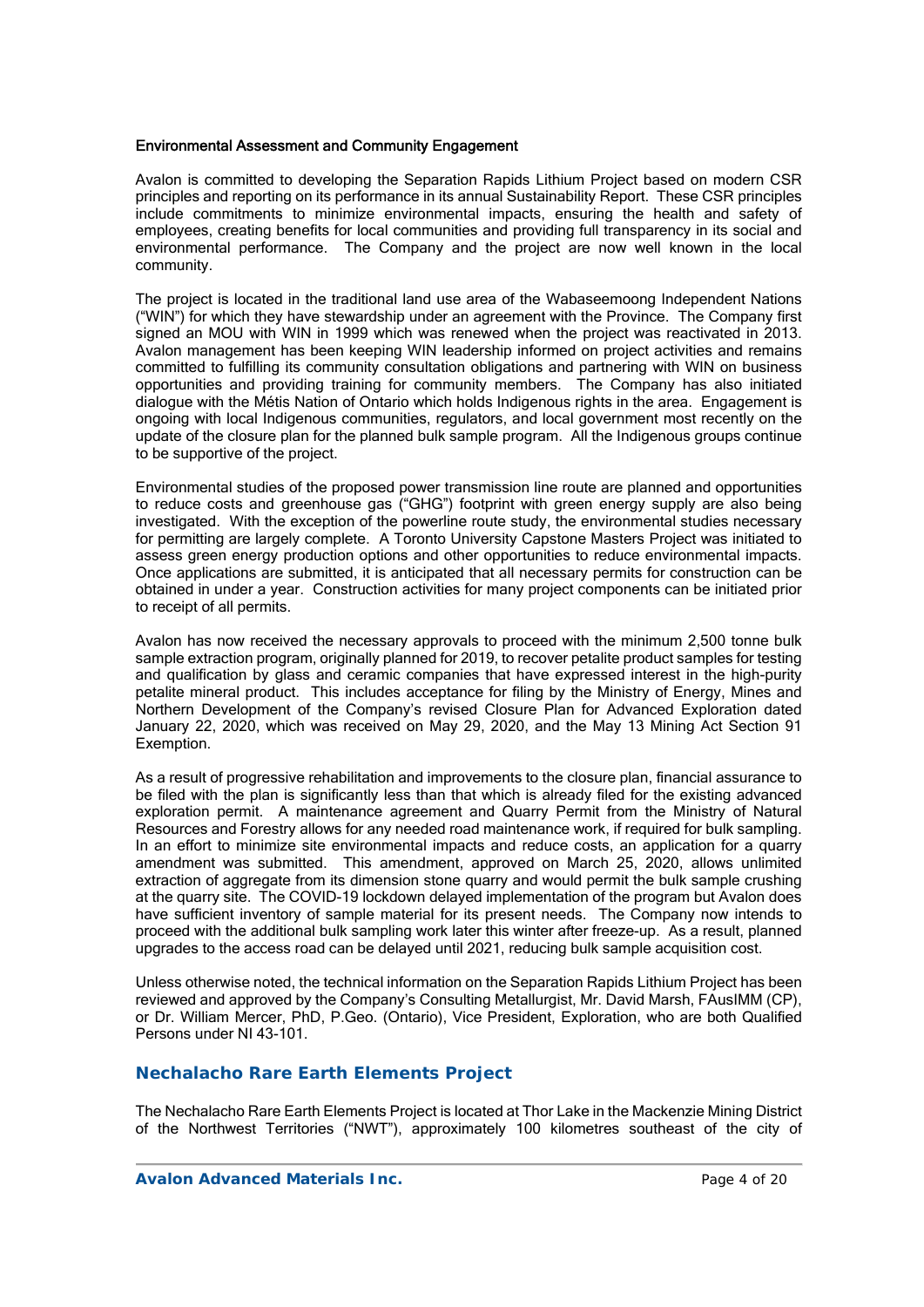Yellowknife. The property is now comprised of the resources below a depth of 150 metres above sea level (the "Basal Zone Resources") eight contiguous mining leases totalling 5,786 hectares (14,297 acres), after three mining claims totalling 332 hectares on the southwest side of the original five leases were converted to mining leases. The original five leases are subject to one independently owned 2.5% Net Smelter Returns ("NSR") royalty agreement. Avalon has the contractual right to buy out this royalty on the basis of a fixed formula, which is currently approximately \$1.6 million, and which will increase at a rate equal to the Canadian prime rate until the royalty is bought out.

During Fiscal 2020, Avalon sold the rights to the near-surface mineral resources above a depth of 150 metres above sea level ("Upper Zone Resources") to Cheetah Resources Pty Ltd. ("Cheetah"). Avalon retained a 3.0% NSR royalty (the "3.0% NSR Royalty") and will continue to have access to the property for development and mining of its Basal Zone resources. Avalon has also agreed to waive the 3.0% NSR Royalty for the first five years of Cheetah's commercial production and to grant Cheetah the option to pay the Company \$2 million within eight years of the transaction closing to extend the waiver of this royalty in perpetuity. Cheetah also has the option to purchase the Company's option in the 2.5% NSR Royalty, provided that, upon exercising the option, it extinguishes this royalty. The eight mining leases are jointly recorded in the names of Cheetah 50% and the Company 50%, while the beneficial ownership is held in trust by Cheetah and Avalon as to their respective beneficial ownership entitlement in and to the Upper Zone Resources and the Basal Zone Resources, respectively. Avalon and Cheetah have formed a jointly-owned corporation (NWT Rare Earths Ltd.) to hold the exploration permits and related authorizations related to Nechalacho and have also entered into a co-ownership agreement governing each party's activities and management at site. On November 30, 2020, a new Land Use Permit MV2020D0013, expiring November 29, 2025 and Water License expiring November 29, 2027 were approved for both the Cheetah Demonstration Project and the previously approved Avalon Nechalacho early works construction activities.

Expenditures during the Quarter were \$10,386 (2020 – \$12,682), which were incurred primarily on ongoing site holding and sample storage costs.

## *East Kemptville Tin-Indium Project*

The 100% owned East Kemptville Tin-Indium Project is located 55 km northeast of Yarmouth, Nova Scotia, Canada. The property consists of an exploration licence covering 1,165 hectares (2,880 acres). East Kemptville was an operating tin mine from 1985-1992 and was North America's only large primary tin producer, before closing prematurely in 1992 due to a collapse in tin prices. Increasing global demand for tin and tightening supplies has resulted in improved tin prices, creating an opportunity for Avalon to consider redeveloping East Kemptville.

The Company completed a preliminary economic assessment during fiscal 2018 with a development model of utilizing the existing tailings management area ("TMA") and had been in negotiation with the surface rights owner to secure full tenure to the project site. Agreement in principle was reached in Fiscal 2019, however, the surface rights owner subsequently refused to sign the agreement after putting on hold on any new work on TMAs on all of its closed minesites. Not having access to the existing unused tailings ponds severely limits the possibilities for economic redevelopment of the site. This realization, coupled with the continuing difficulties in getting surface access to the project site, caused the Company to decide to withdraw its mineral lease application and the Company wrote off the costs incurred to-date of \$5,587,210 as an impairment loss during Fiscal 2020.

The Company did not incur any significant expenditures (2020 - \$32,739) during the Quarter on the East Kemptville Tin-Indium Project. Although the Company continues to retain the mineral rights through its exploration licence, it is unclear if the Company will be able to secure access to the site again to resume its site redevelopment plans.

## *Lilypad Cesium-Tantalum Project*

The Lilypad Cesium-Tantalum Project consists of 14 claims, comprising 166 new claim units or cells, totaling slightly over 3,299 hectares (8,152 acres), covering a field of lithium, tantalum and cesium mineralized pegmatites, and located 150 kilometres northeast of Pickle Lake, Ontario. The claims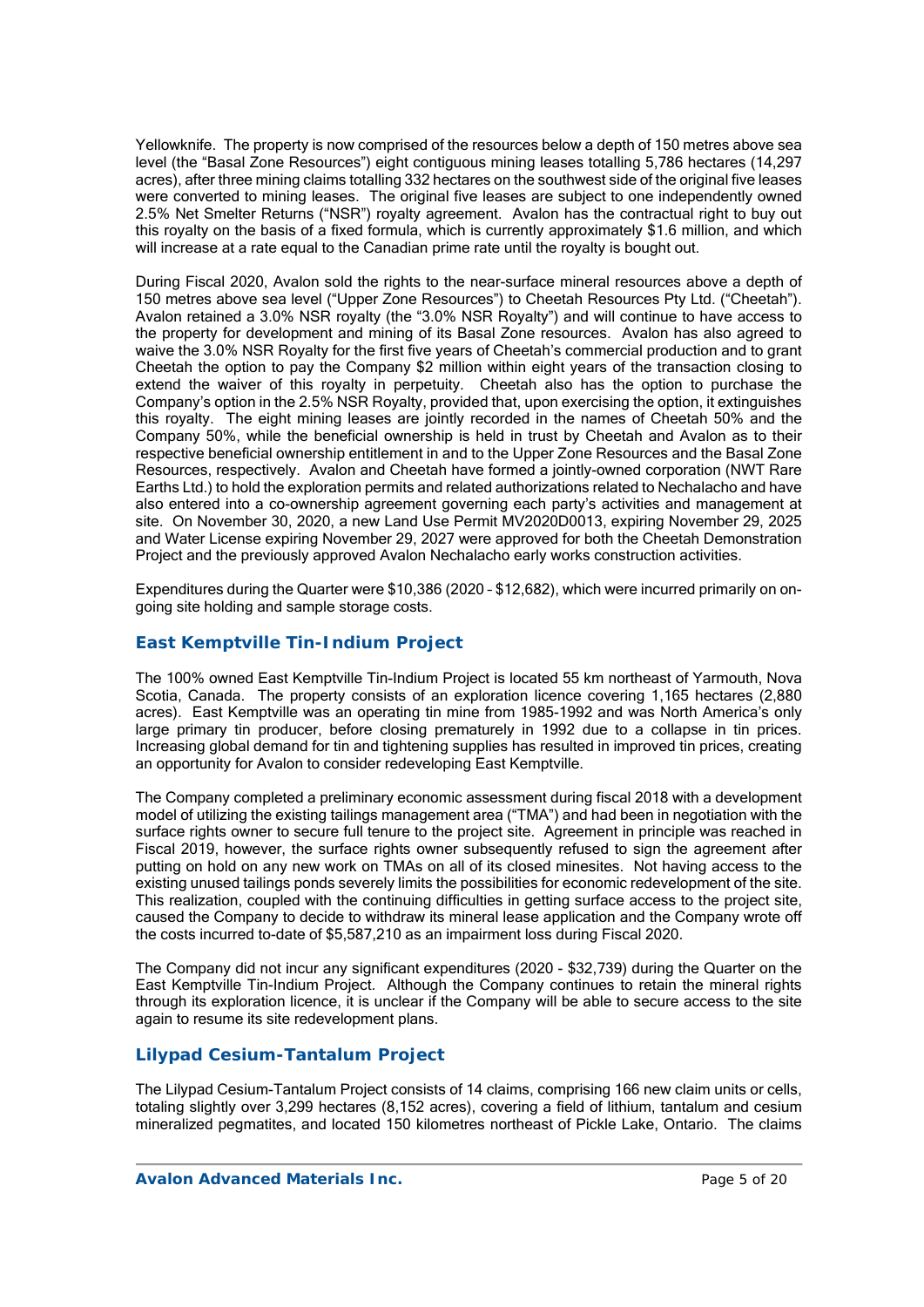were staked between January, 1999 and October, 2000 and are 100% owned by the Company with no underlying royalties. Previous owners of the property drilled some 50 shallow drill holes, and Avalon completed 32 drill holes totaling 4,781 metres in 2000 and 2001 in a program focused primarily on the tantalum potential. These produced encouraging initial results including the discovery of significant cesium mineralization as the cesium ore mineral pollucite  $(Cs,Na)_{2}Al_{2}Si_{4}O_{12}\cdot 2H_{2}O$ assaying up to 6.205% Cs2O over 1.70 metres along with significant tantalum mineralization assaying over 0.10%Ta2O5. Lithium commonly occurs in these pegmatites both as spodumene and as lepidolite in association with the pollucite and tantalite mineralization.

The project has been inactive since 2002 awaiting a recovery in tantalum prices or new demand for cesium minerals. New demand for cesium emerged in 2018 with the cessation of pollucite production at the Tanco mine in Manitoba. Then in 2019, Cabot Corp. announced the sale of its Specialty Fluids division (owner of the Tanco Mine) to Sinomine, a large Chinese mining and chemical company with a division focused on critical minerals supply. This potentially creates new market opportunities for Avalon to serve with its cesium, tantalum and lithium products. There is now also renewed interest in tantalum due to limited supply sources and growing demand in new technology.

Some 75% of cesium production has been used to make cesium formate: a high density, low viscosity fluid used in deep offshore oil drilling. Cesium formate has a value of approximately US\$2,200/kg and is leased to oil well drilling companies and recycled after use. Other cesium products often sell at prices from US\$200-1,000/kg. Cesium has a variety of other high technology applications, including extremely accurate atomic clocks, and great potential in a range of applications in the production of electronics, photoelectric cells and in specialty glass applications.

During the Quarter, the Company carried out a brief field program to collect 200 kg of cesium mineralized pegmatite rock for study on how to efficiently concentrate the pollucite mineralization which, unlike most such occurrences, is found widely distributed throughout the many lithium-cesiumtantalum ("LCT") pegmatite dykes on the property. Follow-up work now in progress will involve mineralogical and analytical testwork to characterize in detail how the pollucite occurs, followed by metallurgical process testwork to identify the most efficient methods for concentrating the pollucite and recovering by-product tantalum and lithium. This includes recent testwork using the Selfrag AG EPD process and sensor-based ore-sorting testwork set to begin in January, 2021.

Most of the 200 kg of sample material was collected from one occurrence known as the Pollucite Dyke. It was drilled by Avalon in 2001 and a preliminary resource was estimated in 2001 to contain roughly 340,000 tonnes grading 2.294% Cs<sub>2</sub>O and 0.037% Ta<sub>2</sub>O<sub>5</sub>\* based on 9 holes drilled to a maximum vertical depth of 250 metres. The resource is open to depth and along strike for expansion. Other similar pollucite-bearing LCT pegmatite dykes on the property remain untested. Work is underway to verify this resource estimation under present CIM Standards for NI 43-101. Detailed mineralogical and geochemical studies are being undertaken at McGill University for modelling the origin and genesis of these unique pegmatite dykes to help guide further exploration.

Additional exploration work is planned, for summer 2021 and will include geological mapping and geochemical sampling to identify new tantalum-cesium drill targets. Preliminary environmental studies can also be initiated. Future development of the project would be positively impacted by new infrastructure development, including road access, to the Ring of Fire mineral projects located further to the north.

The project is located in the traditional territory of the Eabametoong First Nation (EFN), approximately 25 km west of the community of Fort Hope. The Company has been in communication with EFN Chief Harvey Yesno toward restarting formal consultation with the EFN community leadership and discussions on exploration support services that community members can provide for the 2021 summer field program.

The Company incurred \$46,626 (2020 - \$Nil) in expenditures during the Quarter on the Lilypad Cesium-Tantalum Project, which were mainly spent on the field program which collected the 200 kg cesium mineralized pegmatite rock sample.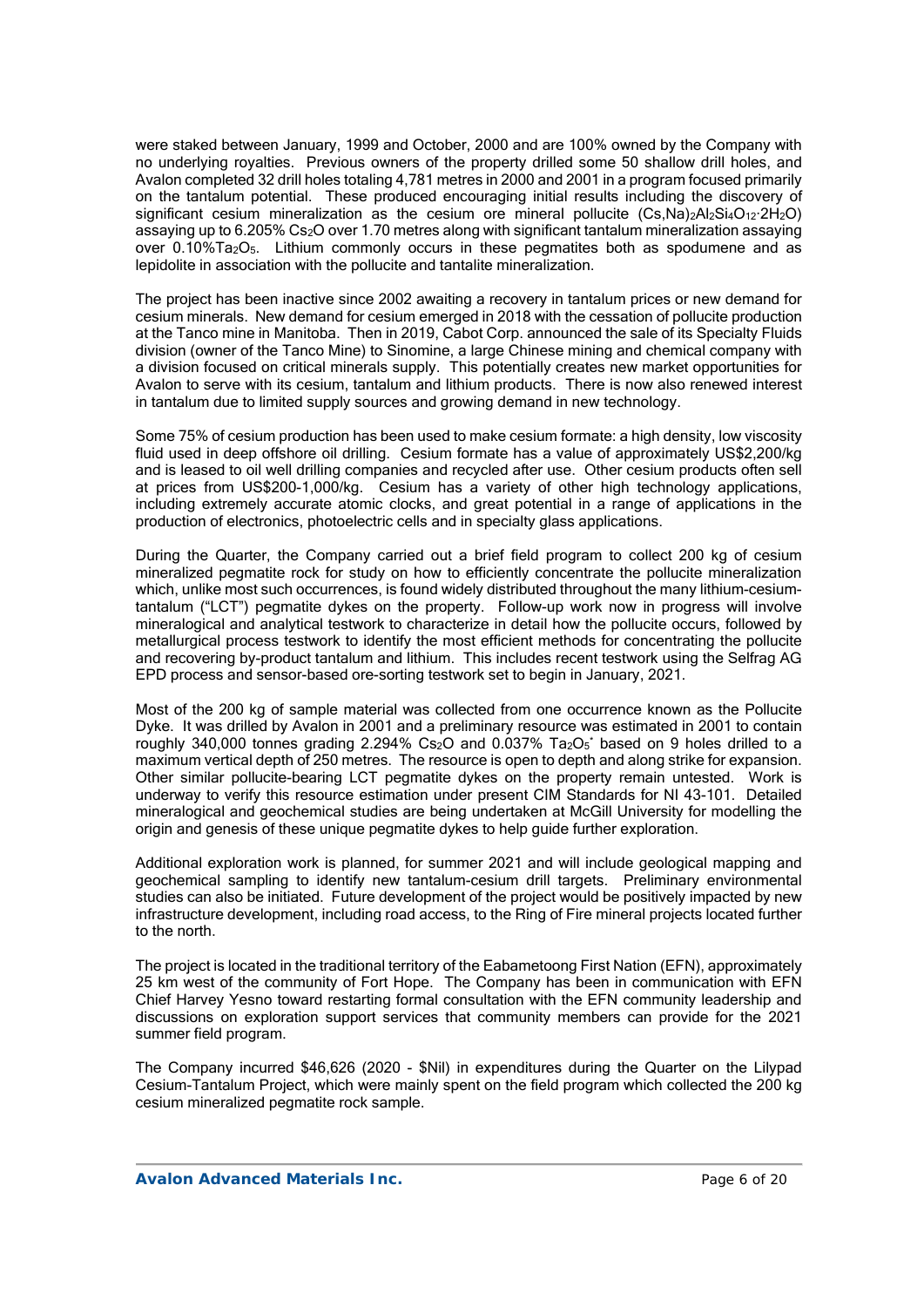\*Cautionary note: the Lilypad resources described above are considered historic under NI 43-101 guidelines and have not been verified by an independent QP and therefore should not be relied upon. The Company is not treating the historic estimate as a current resource.

## *Other Projects*

### Clean Technology Business Opportunities

Avalon is also continuing to evaluate the opportunity to apply an innovative new extraction technology called NanoBeads® developed by Precision Periodics to recover rare earths and other metals from historic mine wastes including acid mine drainage. There are many such sites in North America where the waste may contain critical minerals that had no value when the mine was in operation but do today. This technology could have broad application at many of these sites. Avalon plans to collaborate with the innovators of the technology, Precision Periodics, to implement it on a trial basis at other closed base and precious metals mine sites in Canada or in the US. Several producing mining companies are also now looking at recovering additional metallic elements from current tailings streams.

Management sees enormous growth potential in this sector and good opportunities for accessing capital from the many government programs oriented towards cleantech development and from the growing international Impact/ESG investment community.

Government remains committed to supporting the establishment of new critical minerals supply chains in Canada. Avalon is continuing to support the efforts of policymakers to implement needed regulatory changes to recognize critical minerals as a unique sub-sector of the mineral industry. Central to this need is recognizing the importance of bulk sampling at the early stages of exploration to determine if the mineralization of economic interest can be efficiently processed to make a product that will be accepted in the market.

#### Warren Township Anorthosite Project

Avalon is considering reactivating its wholly-owned Warren Township Anorthosite Project in view of growing demand for the calcium feldspar product, which is being driven by innovation in glass technology and space exploration technology. The property is covered by a lease of 688 hectares (1,699 acres). The high-quality calcium feldspar product is used in the manufacture of reinforcing glass fibre and other industrial products, such as mineral fillers. The market has continued to grow with new emerging cleantech applications, such as composites for wind turbine blades.

Recently, there has been demand for small quantities of the crushed anorthosite rock for use as a "lunar simulant" due to its mineralogical similarity with dust on the surface of the moon. There is considerable research into developing lunar vehicles where lunar simulant is needed to replicate conditions on the moon. The Shawmere anorthosite at Warren Township is ideally suited for this purpose.

The Company is now in the process of compiling all the historic drilling and analytical data and bringing them into up-to-date digital file formats. This was supported by a recently completed drone topographic and photographic digital survey. Samples of crushed anorthosite have recently been supplied to interested lunar simulant customers outside Canada.

# **Corporate Social Responsibility**

In November 2020, the Company released its 2020 Sustainability Report, which is now available for download on the Company's website at: http://www.AvalonAM.com. Subsequent to fiscal year-end the Company announced that it has engaged Sustainalytics, a Morningstar company, to conduct an independent audit of the Company's business practices and policies toward obtaining an Environmental, Social and Corporate Governance ("ESG") Risk Rating License. Sustainalytics' ESG Risk Ratings provide investors with third-party validation of the Company's sustainability performance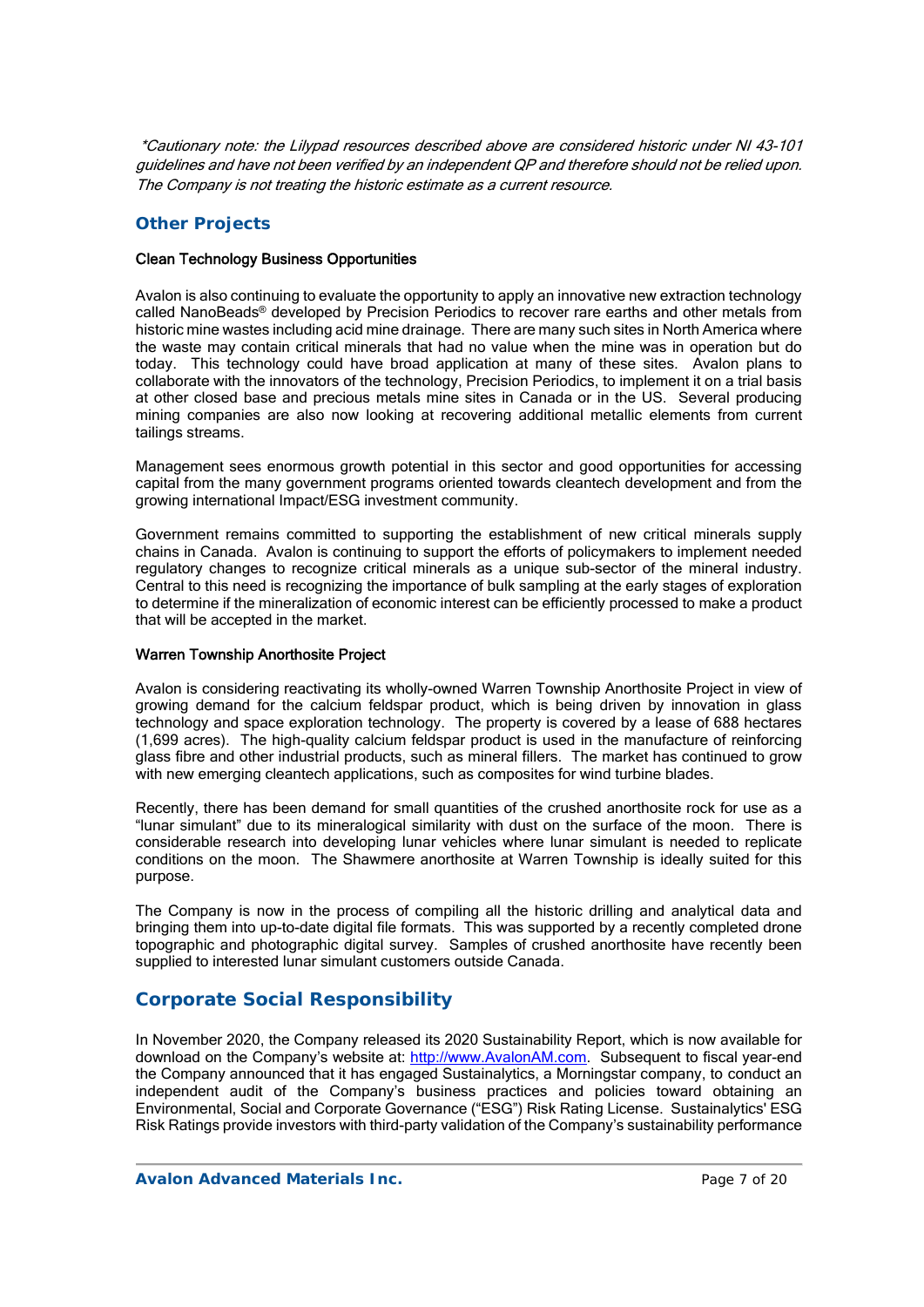along with insights into why certain ESG issues are considered material for a company and how well a company is managing those risks. The benefits of obtaining an ESG Risk Rating include the ability to provide better access to ESG investment capital, and the ability to gain commercial benefit from the rating externally with creditors, suppliers and other stakeholders. The audit and review process is now expected to be completed by mid-January, 2021.

The 2020 Sustainability Report was prepared in accordance with the Global Reporting Initiative's Global Reporting Standards. It incorporates a self-assessment of Fiscal 2020 performance and sets targets for 2021 against the applicable and updated Mining Association of Canada "Toward Sustainable Mining" indicators. It also integrates the applicable United Nations' 17 Sustainable Development Goals into our sustainability performance for the second year. Notably, Avalon completed risk assessments and updated all Emergency Response Plans for the sites where work was completed during the fiscal year. All work programs at project sites were completed without environmental or health and safety incidents. A risk assessment was completed related to the COVID 19 pandemic and detailed office re-opening procedures were developed and training completed for all employees. The office is largely closed in the short term and most employees are working from home and only occasionally visiting the office. No COVID 19 related illnesses have been reported.

In addition to the Company's safety and environmental performance in the field, the report includes many other accomplishments such as community outreach, and metallurgical process improvements that contribute to improved environmental performance. Avalon is committed to working closely with its Indigenous partners to create lasting economic and social benefits in the communities. Dialogue is ongoing with Wabaseemoong Independent Nations ("WIN") and Métis Nation of Ontario with respect to the Separation Rapids Lithium Project, and was re-started with new Eabametoong First Nation Chief, Chief Harvey Yesno, for the Lilypad Cesium-Tantalum Project. Avalon has an MOU with the Chapleau Cree First Nation regarding work at the Warren Township Anorthosite Project, and with the Wabaseemoong Independent Nation at Separation Rapids and agreements with the Deninu K'ue First Nation ("DKFN") and the Northwest Territory Métis Nation ("NWTMN") at the Nechalacho Project. Avalon continued discussions with the Acadia First Nation for the East Kemptville Project and with the Metis Nation of Ontario for Separation Rapids.

Avalon's leading sustainability efforts are also benefitting the exploration industry. Avalon is supporting the PDAC, the Ontario Mining Association and the Mining Association of Canada in their efforts to educate regulators and policymakers regarding the need to update regulations in order to encourage more exploration and development of critical minerals resources in Canada that are vital for establishing the new clean economy in Canada and to ensure access to land for exploration purposes.

The Company's focus is on materials that enable clean technology, including electric vehicles, power storage, solar and wind power. In order to do this sustainably, Avalon designs its operations to minimize environmental impacts and greenhouse gas emissions, while planning for rehabilitation and productive use of the land post closure. The Company also now incorporates a staged-development approach to its cleantech materials projects, which involves starting production at a modest scale, to minimize project footprint and potential risks to environment, while also reducing investment risk and creating opportunities for its Indigenous business partners. Further, Avalon is a leader in looking at closed mine sites as opportunities to remediate long term environmental liabilities through economic extraction of valuable minerals from waste materials using new technologies such as sensor-based ore-sorting or the Precision Periodic extraction technology.

In response to the increasing concern expressed by regulators, insurers, investors, customers and other communities of interest, and building on its historic success in reducing greenhouse gas emissions, Avalon has recently begun investigating the potential to become carbon neutral by 2050. In conjunction with climate change risk assessment, Avalon is investigating a wide range of opportunities and potential barriers to cost effectively achieving this, and is cautiously optimistic that a serious and realistic commitment to achieving this goal can be made.

Being a recognized sustainability leader reduces costs and facilitates good relationships with communities, which helps reduce risk of experiencing lengthy delays in receiving operating permits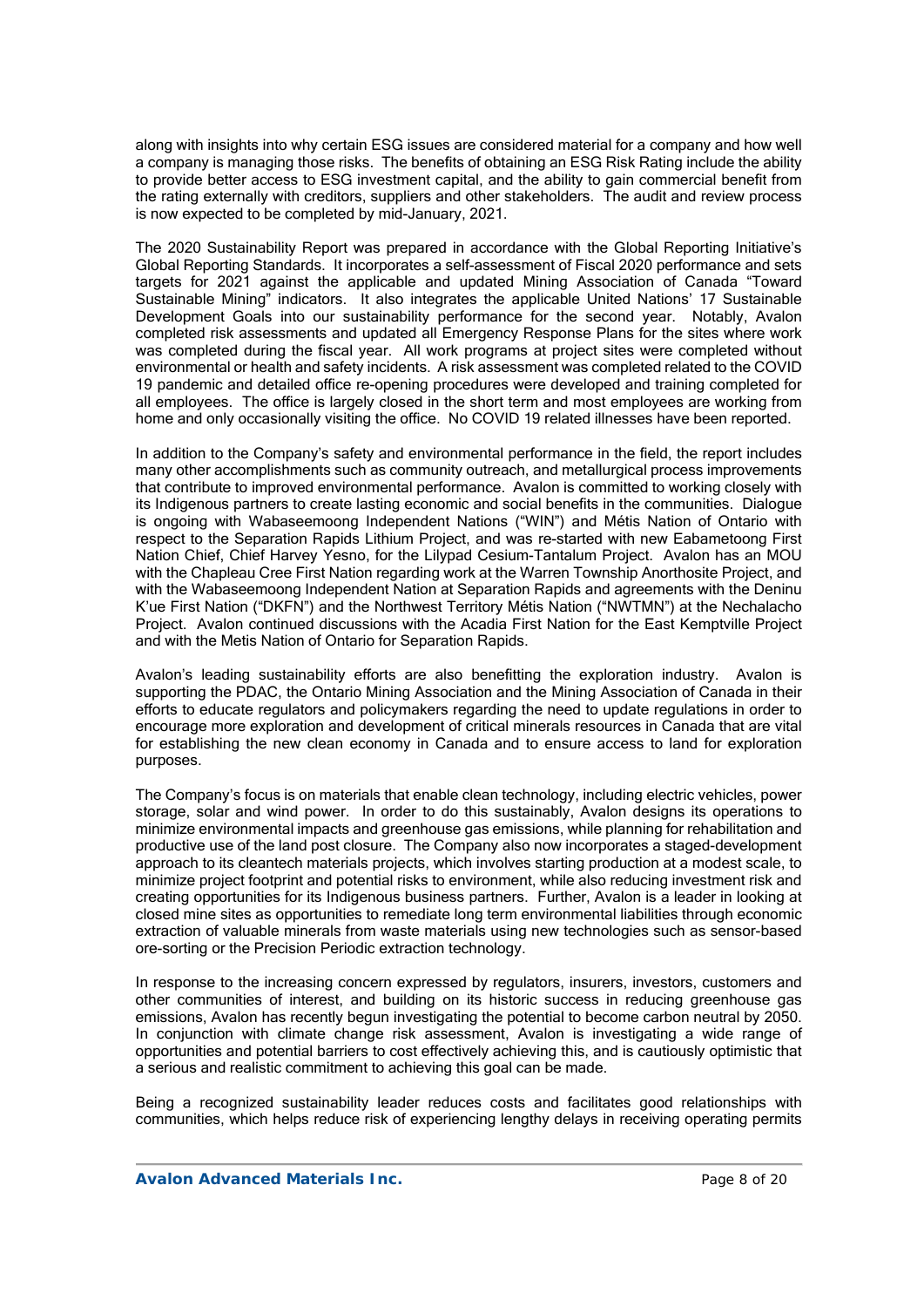and approvals. This also helps facilitate the acquisition of our social license to operate. Avalon believes that responsible users of our cleantech materials will require increasingly sustainable sources for their materials which we believe will provide Avalon with a competitive advantage in securing market access for its products.

## **Administration and Other**

Interest income decreased to \$1,016 compared to \$9,990 in the comparable quarter in Fiscal 2020. During the Quarter interest-bearing cash balances as well as interest rates were lower than the comparative quarter in Fiscal 2020.

Management fees of \$2,070 were earned in the Quarter (2020 - \$89,987) related to the management and support of Cheetah's work programs at Nechalacho, which have substantially wound up and are only continuing at a de minimis level.

Corporate and Administrative expenses totalled \$514,027 during the Quarter, a 11% decrease from the amount incurred during the comparative quarter in Fiscal 2020 (\$579,977). The main areas of decreased operating expenses for the Quarter were expenses on salaries and benefits and investor relations expenses, which were partly offset by higher audit and legal fees, and marketing and sales expenses and government relations expenses.

Salaries and benefits decreased by \$88,220 (25%) to \$268,368 compared to \$356,588 for the same quarter in Fiscal 2020. This decrease is primarily related to a reduced level of staffing and the Canada Emergency Wage Subsidy.

Expenses on public and investor relations decreased by \$36,559 (42%) compared to the same quarter in Fiscal 2020. The decrease is primarily related to reduced travel and reduced number of investor conferences attended during the Quarter due to COVID-19 compared to the same quarter in Fiscal 2020. Investor relations activities during the Quarter were limited to participation by the CEO in several virtual investor conferences and critical minerals webinars including the Wall Street Green Summit in October and the Investor Summit in November.

Expenses on marketing, sales and government relations increased by \$9,196 (46%) to \$29,392 during the Quarter compared to the same quarter in Fiscal 2020 with most of the increase being due to increased government relations activities.

Audit and legal fees increased by \$59,765 (214%) compared to the same quarter in Fiscal 2020. The increase is primarily related to the increase in fees for the audit of the Company's financial statements for Fiscal 2020 and the increased legal work in reviewing the Company's governance documents and the Company's Deferred Share Unit ("DSU") Plan and Restricted Share Unit ("RSU") Plan.

Expenses on general exploration increased by \$2,950 to \$14,553 during the Quarter compared to \$11,603 in Fiscal 2020. This increase is primarily due to the increased level of activities undertaken to evaluate new project acquisition opportunities with near term development potential.

Depreciation expense decreased by \$25,754 to \$34,542 during the Quarter compared to \$60,296 for the same quarter in Fiscal 2020. This decrease is primarily due to the rent forgiveness under the Canada Emergency Commercial Rent Assistance and rent subsidy under the Canada Emergency Rent Subsidy programs recognized during the Quarter relating to the Company's leased office premises.

Share based compensation expense totalled \$25,244 for the Quarter compared to \$17,821 for the same quarter in Fiscal 2020. This increase is primarily related to the increased number of options earned during the Quarter compared to the same quarter in Fiscal 2020.

The fair values of the Company's outstanding convertible redeemable preferred shares were remeasured quarterly, which resulted in losses of \$31,500 for the Quarter ended November 30, 2019.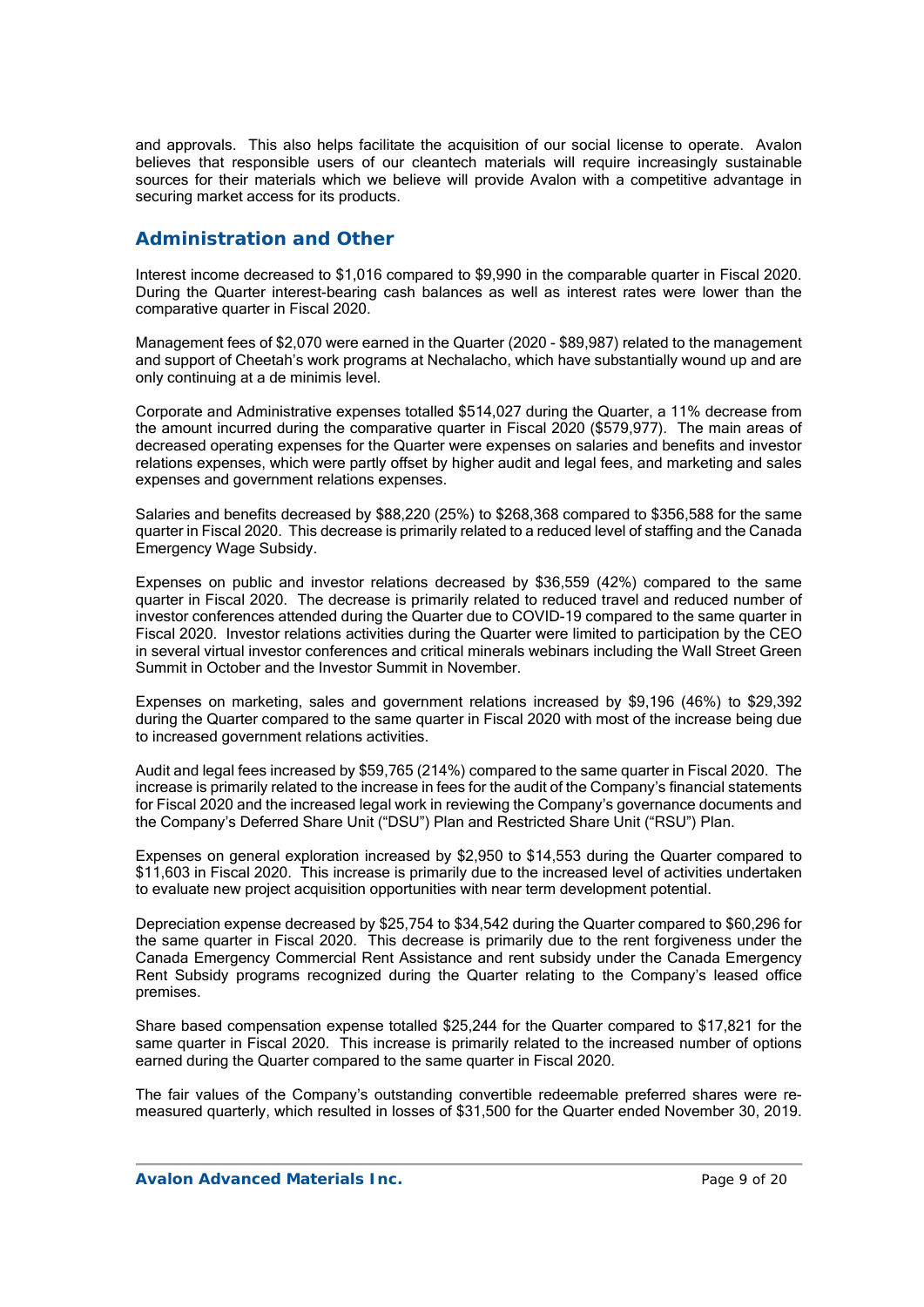All of the Company's preferred shares had been converted into common shares prior to the beginning of the Quarter, and accordingly there is no comparable expense in the Quarter.

At each reporting period date, the fair values of the Company's outstanding derivative liabilities (which included the warrants denominated in US\$ and warrants with exercise prices that are subject to adjustment from time to time in the event of certain common share rights offerings) are re-measured using the Black-Scholes pricing model, which resulted in a loss of \$193,057 in the Quarter compared to a loss of \$8,891 in the comparable quarter in Fiscal 2020. The changes in the estimated value of these warrants are mainly caused by the fluctuation in the trading price of the Company's common shares between the beginning and end of the reporting periods.

# **Summary of Quarterly Results**

| <b>Fiscal Year</b>                                  | 2021           | 2020        |               |                | 2019           |           |               |                |
|-----------------------------------------------------|----------------|-------------|---------------|----------------|----------------|-----------|---------------|----------------|
| <b>For the Quarters Ended</b>                       | <b>Nov. 30</b> | Aug. 31     | <b>May 31</b> | <b>Feb. 29</b> | <b>Nov. 30</b> | Aug. 31   | <b>May 31</b> | <b>Feb. 28</b> |
|                                                     |                |             |               |                |                |           |               |                |
| Revenue                                             | 3,086          | 4,813       | 8,280         | 21,068         | 99,977         | 13,301    | 10,655        | 15,126         |
| Net Income (Loss) before<br>discontinued operations | (758,116)      | (5,913,590) | (578, 071)    | 1,700,782      | (576,385)      | (50, 259) | (1, 127, 319) | (638, 820)     |
| Net Income (Loss)                                   | (758,116)      | (5,913,590) | (578, 071)    | ,700,782       | (576, 385)     | (50, 259) | (1, 127, 319) | (638, 820)     |
| Income (Loss), per<br>share, basic                  | (0.002)        | (0.017)     | (0.002)       | 0.005          | (0.002)        | (0.000)   | (0.004)       | (0.002)        |
| Income (Loss), per<br>share, diluted                | (0.002)        | (0.017)     | (0.002)       | 0.005          | (0.002)        | (0.000)   | (0.004)       | (0.002)        |

The following selected financial data is derived from the unaudited condensed consolidated interim financial statements and financial information of the Company.

The fluctuation in quarterly net loss is primarily due to share-based compensation expenses recognized as stock options granted to directors, officers, employees and consultants of the Company are earned, the gain on sale of property, plant and equipment, the impairment losses recognized on resource properties, changes in the fair value of derivative liabilities and convertible redeemable preference shares, and expensed financing transaction costs. The costs of resource properties are written down at the time the properties are abandoned or considered to be impaired in value.

# **Liquidity and Capital Resources**

In management's view, given the nature of the Company's operations, which consists mainly of the exploration and development of mineral properties, the most relevant financial information relates primarily to current liquidity, solvency, and planned property expenditures. The Company's financial success will be dependent on the economic viability of its resource properties and the extent to which it can develop its mineral resources. Such development may take several years to complete and the amount of resulting income, if any, is difficult to determine. The sales value of any mineralization discovered by the Company is largely dependent on factors beyond the Company's control, including the market value of the metals and minerals to be produced.

The Company manages its capital structure and makes adjustments to it based on the funds available to the Company in light of changes in general economic conditions, the Company's short term working capital requirements, and its planned exploration and development program expenditure requirements.

As the Company is in the development stage, its principal source of capital is from the issuance of equity securities. In order to achieve its objectives, the Company expects to spend its existing working capital and raise additional funds as required.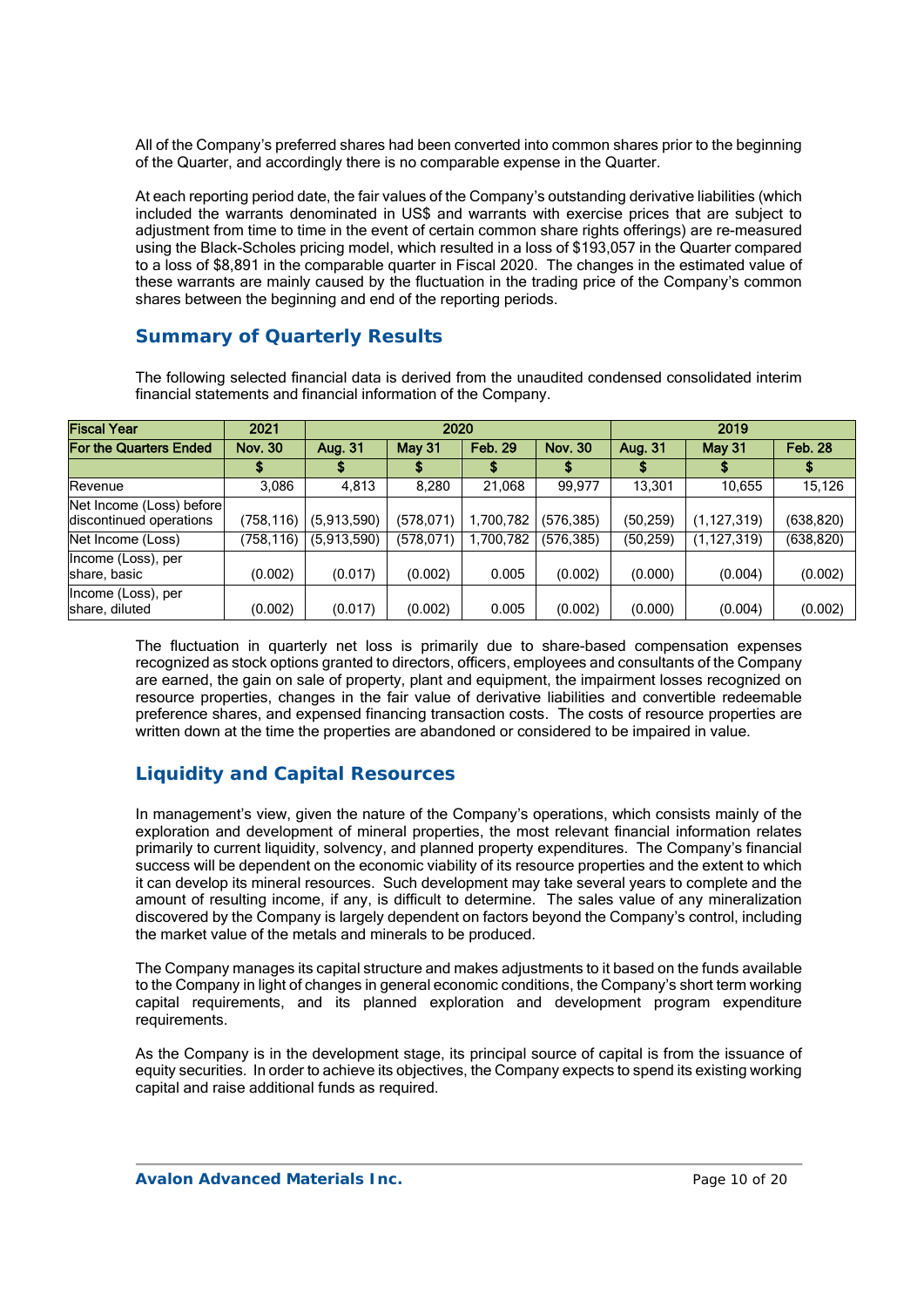The outbreak of the novel strain of coronavirus, specifically identified as "COVID-19", has resulted in governments worldwide enacting emergency measures to combat the spread of the virus. These measures, which include the implementation of travel bans, self-imposed quarantine periods and social distancing, have caused material disruption to businesses globally resulting in an economic slowdown. Global equity markets have experienced significant volatility and weakness. Governments and central banks have reacted with significant monetary and fiscal interventions designed to stabilize economic conditions. The duration and impact of the COVID-19 outbreak is unknown at this time, as is the efficacy of the government and central bank interventions. It is not possible to reliably estimate the length and severity of these developments and the impact on the Company's ability to raise capital, its financial results or its financial condition. The Company is implementing measures to reduce costs and preserve working capital during this period of reduced business activity. While the Company has closed its office temporarily due to the COVID-19 pandemic, staff continue to work from home on a reduced work schedule in anticipation of resuming project field work when it is safe to do so. Very minor field work, such as sample collection, has continued where possible under acceptable conditions.

As at November 30, 2020, the Company has current assets of \$1,143,890 and current liabilities of \$1,148,437, and its working capital deficit is \$4,547. Excluding the deferred flow-through share premium of \$105,928, the Company's adjusted working capital as at November 30, 2020 was \$101,381, (calculated by adding back the deferred flow-through share premium of \$105,928 to the working capital deficit of \$4,547). As the de-recognition of the deferred flow-through share premium will not require the future out flow of resources by the Company, it is management's belief that the adjusted working capital figure provides useful information in assessing the Company's liquidity risk.

The Company's monthly operating expenditures, excluding expenditures on resource property work programs, average \$250,000 during periods of moderate project activity. The Company's contemplated resource property expenditures for Fiscal 2021, assuming the requisite financing is in place, are budgeted at approximately \$600,000 (excluding capitalized salaries and benefits), of which approximately \$101,898 had been incurred by November 30, 2020.

The Company will need to raise additional capital to fund significant new work programs on the Separation Rapids Lithium and Lilypad Cesium-Tantalum Projects. Initiatives to raise additional capital are in progress. There continues to be some uncertainty as to the Company's ability to raise sufficient additional funds on favourable terms for all of its planned program expenditures. Discussions with potential joint venture partners to provide project financing are ongoing. These conditions create some uncertainty about the Company's ability to continue as a going concern. The Company's expenditures on other discretionary exploration and development activities have some scope for flexibility in terms of amount and timing, which can be adjusted accordingly.

The Company does not have any externally imposed capital requirements other than those certain Redemption Events contained in the preferred share terms. The Company continues to work on attracting more substantial project financing through the participation of one or more strategic partners, a long term construction debt financing facility, and/or through the equity markets. If the Company is not able to secure financing on satisfactory terms, expenditures on the development of its projects will need to be delayed.

All of the Company's resource properties are owned, leased or licenced with minimal holding costs. The most significant holding costs being annual lease rental fees on Nechalacho of \$24,841 (which will now be shared 50/50 with Cheetah) and the annual expenditures related to the mining leases at Separation Rapids and Warren Township totalling \$3,327. As at November 30, 2020, the Company is required to incur additional Canadian Exploration Expenditures of \$417,672 by December 31, 2021. This amount represents the required expenditures resulting from the private placement completed in August 2020.

A joint venture with an industry partner or end-user may represent an attractive alternative for financing the further stages in the development of any of the Company's projects once the capital requirements become relatively large.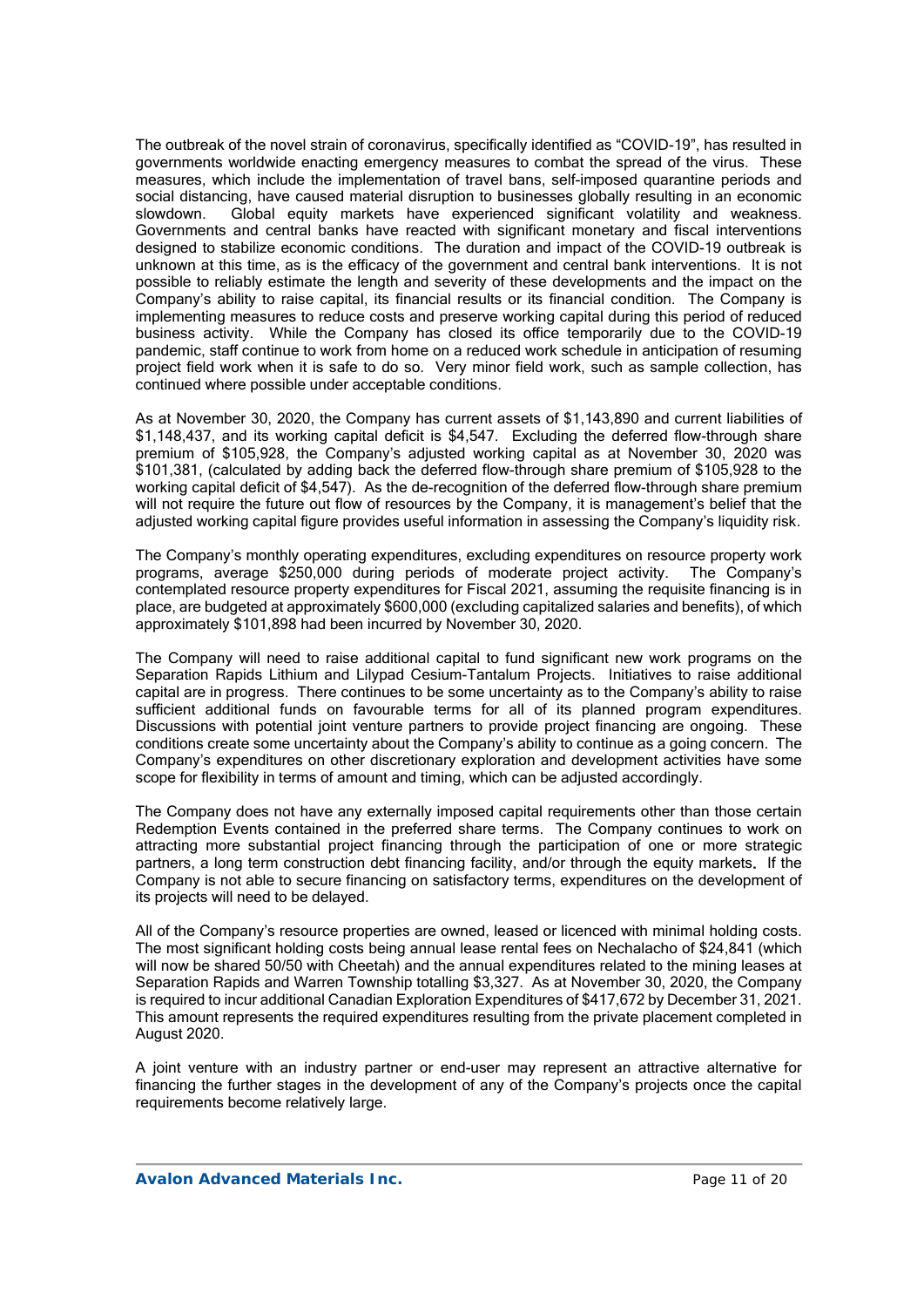The Company has a lease for its premises. As at the date of this MDA, the minimum lease commitments under this lease are as follows:

| Fiscal year ended August 31. | 2021 | 129.027 |
|------------------------------|------|---------|
|                              | 2022 | 222,556 |
|                              | 2023 | 229.181 |
|                              | 2024 | 233.563 |
|                              | 2025 | 63.280  |

### **Off Balance Sheet Arrangements**

As at November 30, 2020, the Company had no material off balance sheet arrangements such as guaranteed contracts, contingent interests in assets transferred to an entity, derivative instrument obligations or any instruments that could trigger financing, market or credit risk to the Company.

# **Transactions with Related Parties**

Balances and transactions between the Company and its subsidiaries have been eliminated on consolidation and are not disclosed here. Details of the transactions between the Company and other related parties are disclosed below:

a) Trading transactions

There have been no material trading transactions with related parties during each of the three months ended November 30, 2020 and 2019.

b) Compensation of key management personnel

The remuneration of directors and other key members of the Company's senior management team during each of the three months ended November 30, 2030 and 2019 are as follows:

|                                                                                                  | November 30,<br>2020 |                   | November 30,<br>2019 |                   |
|--------------------------------------------------------------------------------------------------|----------------------|-------------------|----------------------|-------------------|
| Salaries, benefits and directors' fees <sup>(1)</sup><br>Share based compensation <sup>(2)</sup> |                      | 308.462<br>16.607 |                      | 362,052<br>15,906 |
|                                                                                                  |                      | 325.069           |                      | 377,958           |

 $<sup>(1)</sup>$  Salaries and benefits of key management personnel capitalized to exploration and evaluation assets and</sup> PPE for the three months ended November 30, 2020 totaled \$21,399 (2019 - \$81,158).

 $(2)$  Fair value of stock options earned and recognized as share based compensation during the respective reporting period.

Unpaid directors' fees and salaries included in accrued liabilities and owing to the directors and members of the Company's senior management team totaled \$188,800 as at November 30, 2020 (August 31, 2020 - \$188,800).

## **Subsequent Events**

Subsequent to the end of the Quarter:

a) the Company granted an aggregate of 760,000 stock options with a weighted average exercise price of \$0.11 per share to certain employees and consultants of the Company. The weighted average contract life of these options at issuance was 4.2 years;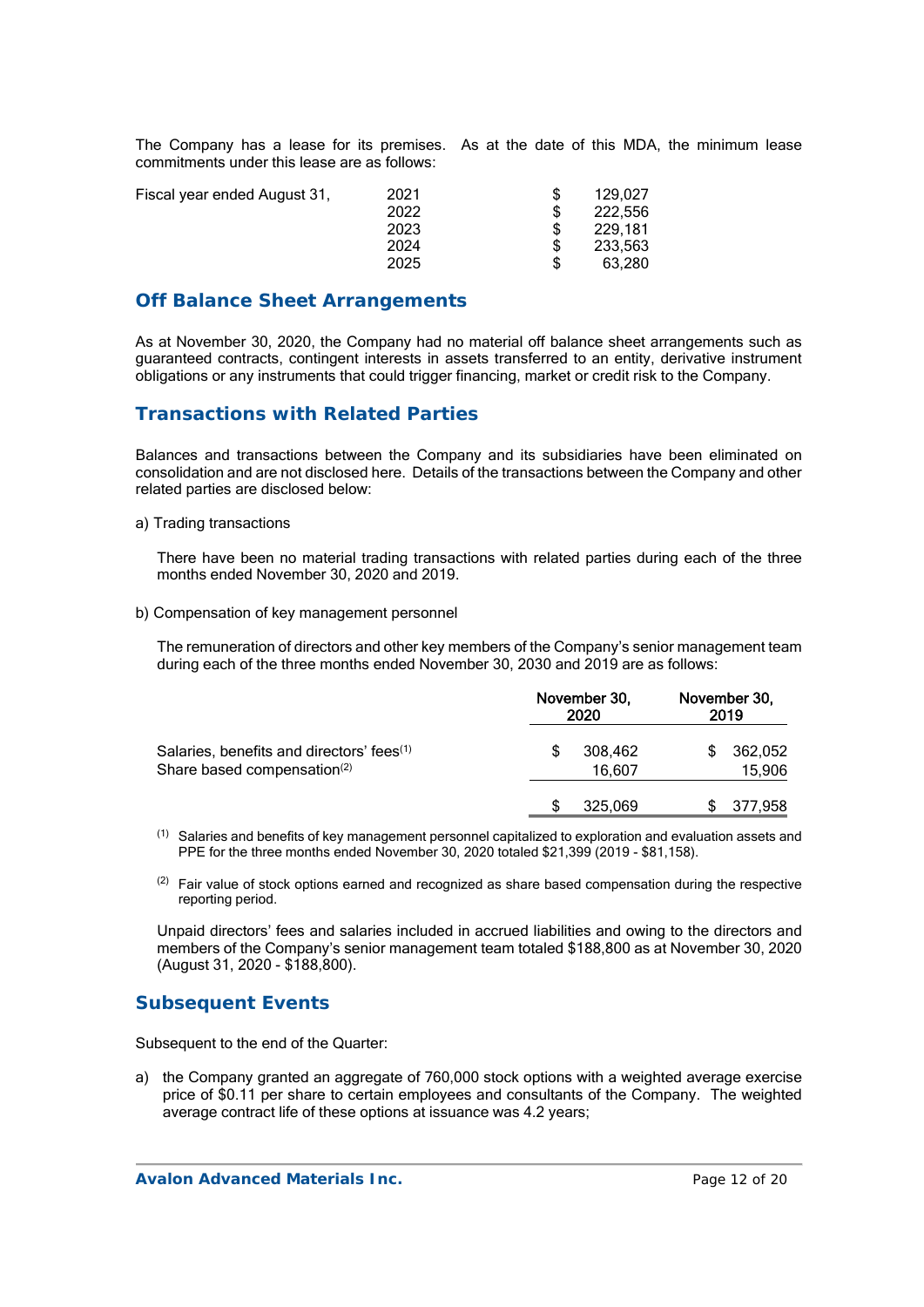- b) the Company issued 150,000 common shares pursuant to the exercise of 150,000 stock options with an exercise price of \$0.12 per share;
- c) the expiry date of 425,000 stock options with an exercise price of \$0.12 per share has been extended from January 11, 2021 to February 1, 2021 due to the on-going trading black-out period around the pending release of the Company's Interim Financial statements for the Quarter. All other terms and conditions of these options remain unchanged;
- d) the Company had 125,000 stock options with an average exercise price of \$0.12 per share expired; and
- e) the Board approved the Company's DSU and RSU plans. Both plans are subject to shareholder approval at the next shareholders' annual general and special meeting. The maximum number of common shares which may be issued in connection with the redemption of DSUs and/or RSUs, when combined with any other equity compensation arrangement of the Company cannot exceed 10% of the total issued and outstanding common shares from time to time. In addition, the maximum number of common shares which may be issued in connection with the redemption of DSUs granted under the DSU Plan cannot exceed 1,750,000 common shares, or such greater number as may be approved by the shareholders from time to time.

DSUs are awarded to the Company's directors. Under the DSU plan, directors are permitted to elect in each year to receive their respective director's retainer in cash, DSUs or a combination thereof. The number of DSUs granted to a director electing to receive their retainer in DSUs is determined based on the five day volume weighted average trading price of the Company's common shares prior to the date the DSUs are awarded and vest upon grant. The Board may grant discretionary awards of DSUs to directors of the Company from time to time, subject to such vesting, performance criteria, or other terms and conditions as the Board may prescribe. The Board may elect to issue cash or common share, or any combination thereof to redeem the DSUs within fifteen days of the redemption date.

Under the RSU Plan, the Board may grant discretionary awards of RSUs to directors, senior officers and key employees of the Company from time to time, subject to a restricted period and such vesting, performance criteria, or other terms and conditions as the Board may prescribe. Unless the Board determines otherwise at the time of the award of RSUs, one-third of such award will be restricted until the first anniversary of the grant date, another one-third will be restricted until the second anniversary of the grant date and the remaining one-third will be restricted until the third anniversary of the grant date. The Board may elect to issue cash or common share, or any combination thereof to redeem the RSUs within fifteen days of the redemption date. Where the Board elects to redeem RSUs in cash, the cash payment will be based on the five day volume weighted average trading price of the Company's common shares prior to the redemption date.

## **Financial Instruments**

The Company's financial instruments consist of cash and cash equivalents, receivables, accounts payable and accrued liabilities, warrants denominated in foreign currency, and warrants with exercise prices that are subject to adjustment from time to time.

Management does not believe these financial instruments expose the Company to any significant interest, currency or credit risks arising from these financial instruments. The fair market values of cash and cash equivalents, receivables, and accounts payable and accrued liabilities approximate their carrying values.

The Company has 6,466,513 warrants outstanding as at November 30, 2020, with an original exercise price of US\$0.56 per share ("US\$ Warrants"). These warrants are subject to certain anti-dilution provisions, which may reduce the exercise price, with a floor of US\$0.5095 per share. The adjusted exercise price as calculated by the anti-dilution provisions as at November 30, 2020 and as at the date of this MDA is US\$0.5223. These warrants are exercisable until June 13, 2021. These warrants were recorded at fair value at the time of issuance, and are re-measured at fair value using the Black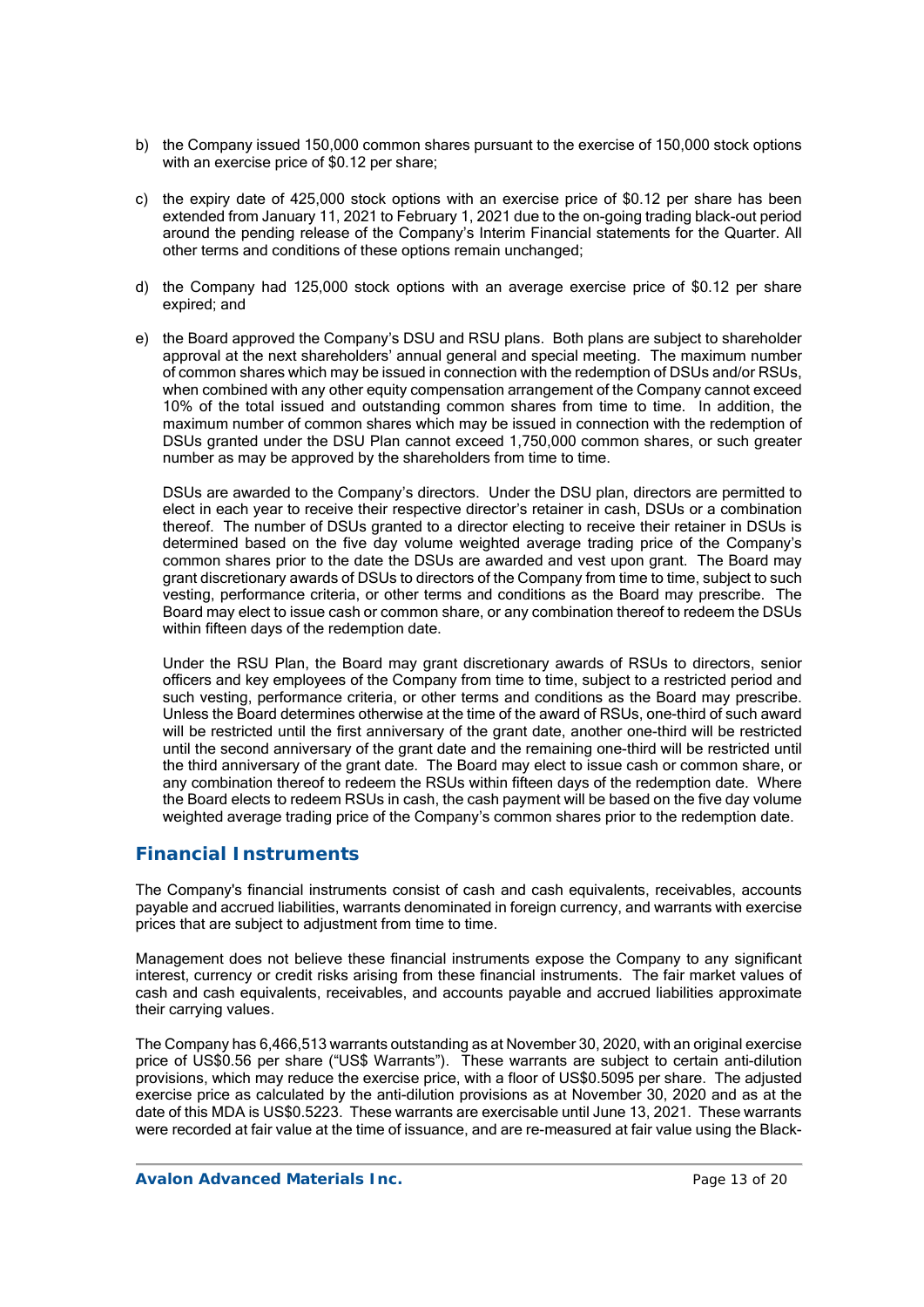Scholes pricing model at each financial statement reporting date, with the resulting change in fair value being recorded in the statement of comprehensive loss.

Interest income from cash and cash equivalents are recorded in the statement of comprehensive loss.

# **Outstanding Share Data**

#### *a) Common and Preferred Shares*

The Company is presently authorized to issue an unlimited number of common shares without par value. The Company is also authorized to issue up to 25,000,000 preferred shares without par value, of which 950 have been issued and none is outstanding as at November 30, 2020.

As at November 30, 2020, the Company had 348,413,157 common shares issued and outstanding. Subsequent to the end of the Quarter, and as described earlier under "Subsequent Events", 150,000 shares were issued pursuant to the exercise of 150,000 stock options. As of the date of this MDA, the Company has 348,563,157 common shares outstanding

#### *b) Options*

As at November 30, 2020, the Company had an aggregate of 12,910,000 incentive stock options outstanding with a weighted average exercise price of \$0.10 (of which 5,197,500 were vested and 7,712,500 were unvested). Subsequent to the end of the Quarter, 760,000 options were granted, 150,000 options were exercised and 125,000 options expired (as described earlier under "Subsequent Events"). As at the date of this MDA, the Company has 13,395,000 incentive stock options with a weighted average exercise price of \$0.10 outstanding.

#### *c) Warrants*

As at November 30, 2020 the Company has the following common share purchase warrants outstanding:

- i. 6,466,513 US\$ Warrants, with an original exercise price of US\$0.56 per share and are exercisable until June 13, 2021. These warrants are also subject to certain antidilution provisions, which may reduce the exercise price, with a floor of US\$0.5095 per share. The adjusted exercise price as calculated by the anti-dilution provisions as at November 30, 2020 and as at the date of this MDA is US\$0.5223;
- ii. 10,000 warrants, issued pursuant to the Accommodation Agreement, with an exercise price of \$0.23 per share and expiring on August 2, 2021;
- iii. 1,900,000 warrants with an exercise price of \$0.12 per share and expiring on November 1, 2021, or if the closing price of the common shares on the TSX is \$0.16 or higher for a period of twenty consecutive trading days after November 1, 2018, the Company may, by notice to the holder reduce the expiry date of the warrants to not less than 30 days from the date of such notice;
- iv. 287,500 warrants with an exercise price of \$0.12 per share and expiring on November 23, 2021, or if the closing price of the common shares on the TSX is \$0.16 or higher for a period of twenty consecutive trading days after November 23, 2018, the Company may, by notice to the holder reduce the expiry date of the warrants to not less than 30 days from the date of such notice;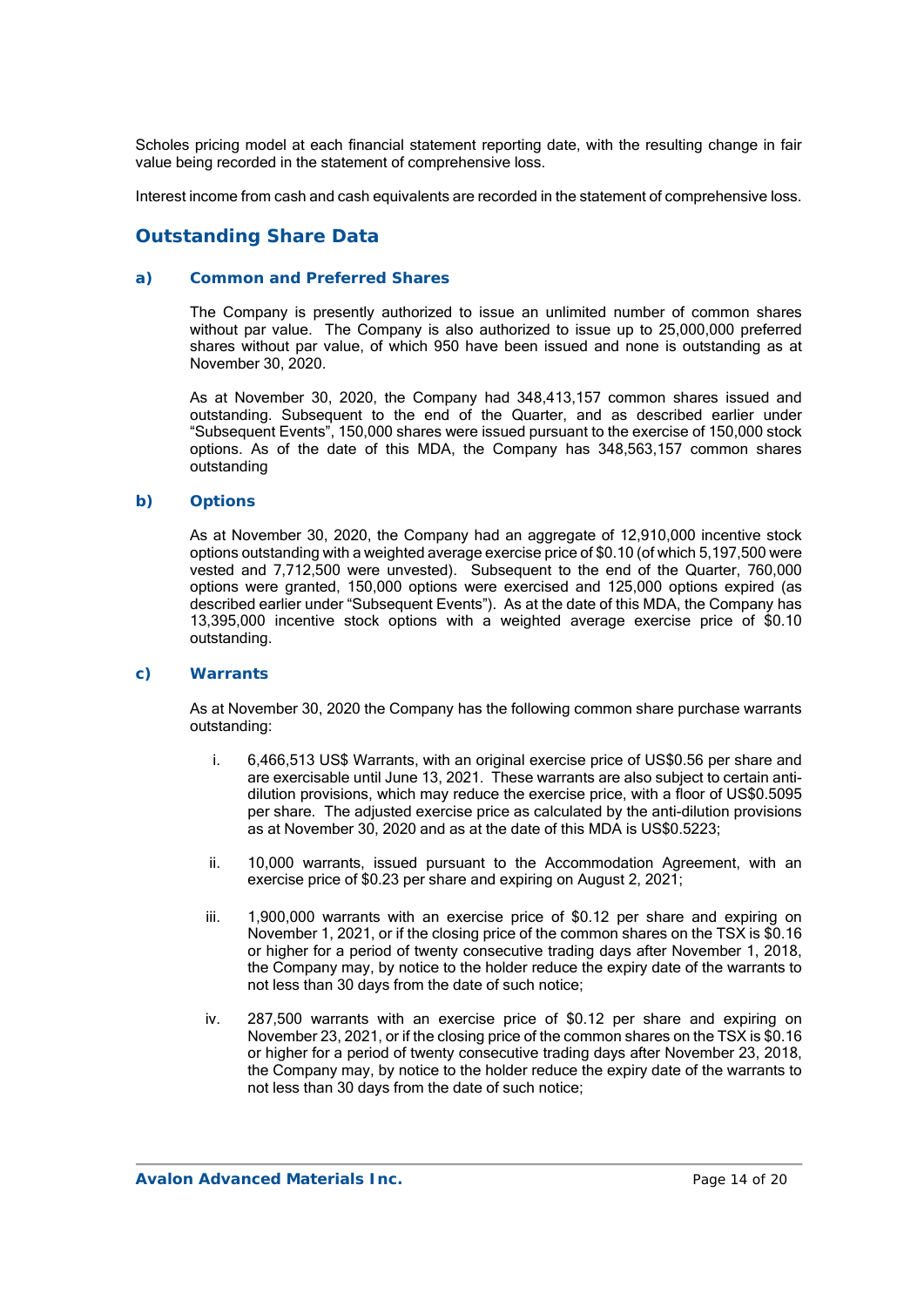- v. 4,575,000 warrants with an exercise price of \$0.07 per share and expiring on November 30, 2021;
- vi. 6,900,000 A1 Warrants with an exercise price of \$0.23 per common share which are exercisable until March 10, 2022;
- vii. 3,000,000 warrants with an exercise price of \$0.12 per share and expiring on August 25, 2022.
- viii. 6,250,000 B1 Warrants with an exercise price of \$0.15 per common share which are exercisable until January 15, 2023; and
- ix. 3,750,000 C1 Warrants with an exercise price of \$0.125 per common share which are exercisable until June 29, 2023;

The Company is also committed to issue 20,000 warrants to the NWTMN in two equal installments of 10,000 warrants upon the Nechalacho Project meeting certain milestones. These warrants will have a contractual term of five years and will have an exercise price based on the then current market price of the Company's common shares at the date of issue of the warrants.

### *d) Brokers' Compensation Warrants*

As at November 30, 2020, the Company had no compensation warrants outstanding.

### **Disclosure Controls and Procedures**

Disclosure controls and procedures are designed to provide reasonable assurance that material information is gathered and reported to senior management, including the Chief Executive Officer ("CEO") and Chief Financial Officer ("CFO"), as appropriate, to permit timely decisions regarding public disclosure.

Management, including the CEO and CFO, has designed or caused to be designed under their supervision, disclosure controls to provide reasonable assurance that the information required to be disclosed in annual filings, interim filings, or other reports filed or submitted under Canadian securities legislation, or reports filed or submitted under the U.S. Securities Exchange Act of 1934 is recorded, processed, summarized and reported within the time period specified in those rules.

## **Internal Control over Financial Reporting**

The CEO and CFO are also responsible for the design of the Company's internal controls over financial reporting ("ICFR") to provide reasonable assurance regarding the reliability of financial reporting and the preparation of financial statements for external purposes in accordance with IFRS. Because of its inherent limitation, internal control over financial reporting may not prevent or detect misstatements.

There have been no changes to the Company's design of internal controls over financial reporting that occurred during the Quarter that materially affected, or are reasonably likely to affect, the Company's ICFR.

# **Critical Accounting Judgments and Estimation Uncertainties**

The preparation of the consolidated financial statements in conformity with IFRS requires that the Company's management make critical judgments, estimates and assumptions about future events that affect the amounts reported in the consolidated financial statements and the related notes thereto. Actual results may differ from those estimates. Estimates and assumptions are reviewed on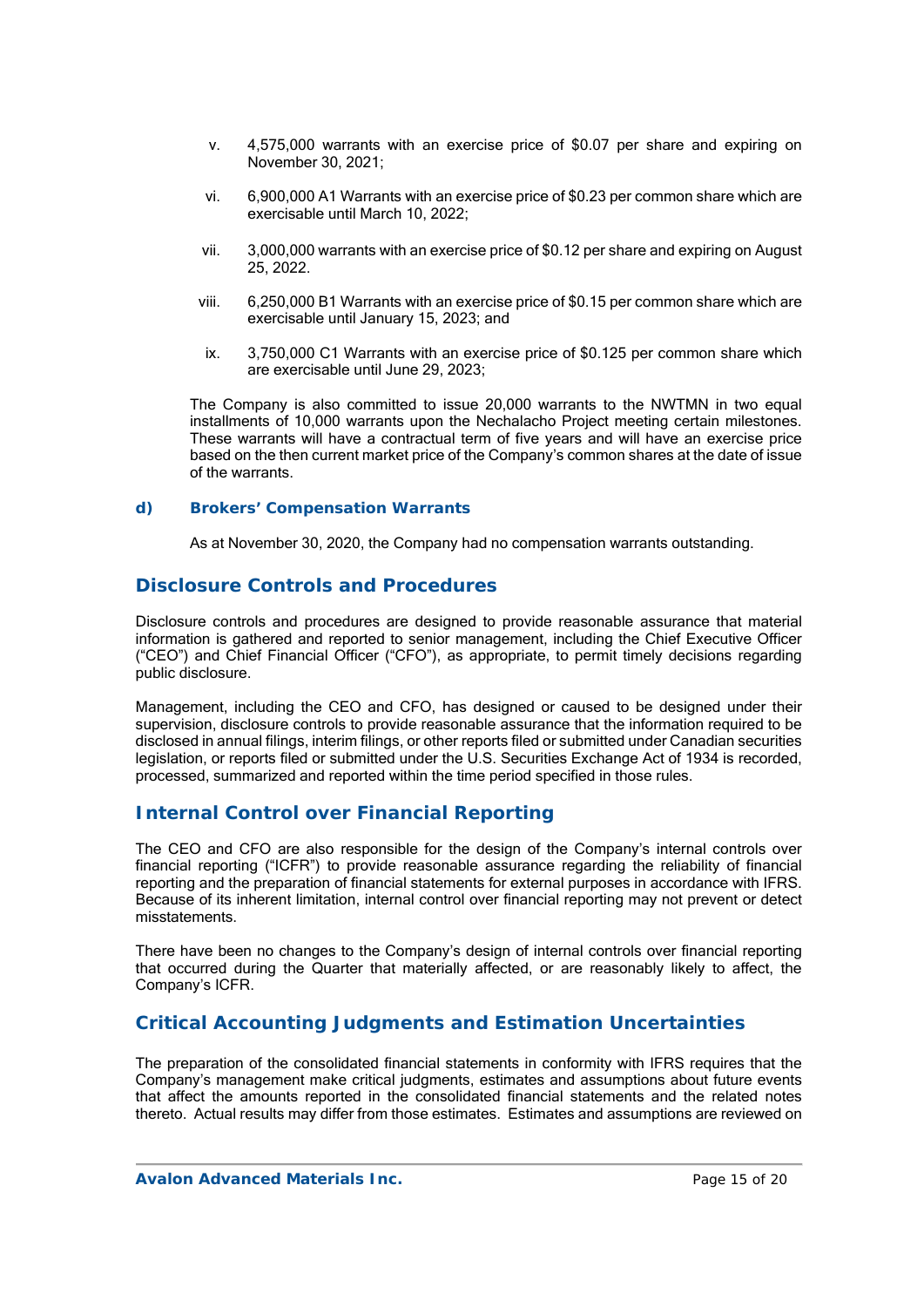an on-going basis based on historical experience and other factors that are considered to be relevant under the circumstances. Revisions to estimates are accounted for prospectively.

The Company has identified the following significant areas where critical accounting judgments, estimates and assumptions are made and where actual results may differ from these estimates under different assumptions and conditions and may materially affect financial results or the financial position reported in future periods.

Further details of the nature of these assumptions and conditions may be found in the relevant notes to the consolidated financial statements.

### *Key Sources of Estimation Uncertainty*

Information about assumptions and estimation uncertainties that have a significant risk of resulting in a material adjustment to the financial results or the financial positions reported in future periods are included in the following notes:

#### Recoverability of Exploration and Evaluation Assets, Development Assets and Property, Plant and **Equipment**

The Company assesses its long-lived assets, specifically all exploration and evaluation assets, development assets and property, plant and equipment ("PPE") at each reporting date to determine whether any indication of impairment exists. Where an indicator of impairment exists, a formal estimate of the recoverable amount is made, which is the higher of the fair value less costs of disposal and value in use. These assessments require the use of estimates and assumptions such as longterm commodity prices, discount rates, foreign exchange rates, years to commencement of production, future capital requirements, exploration potential and operating performance.

#### Determination of Reserve and Resource Estimates

Mineral reserves and resources are estimates of the amount of ore that can be economically and legally extracted from the Company's exploration and development properties. The estimation of recoverable reserves is based upon factors such as estimates of commodity prices, production costs, production techniques, future capital requirements and foreign exchange rates, along with geological assumptions and judgments made in estimating the size and grade of the ore body. Changes in the reserve or resource estimates may impact the carrying value of exploration and evaluation assets, development assets, PPE, site closure and reclamation provision and amortization expense.

#### Fair Value of Share Based Payments and Warrants

The Company follows IFRS 2, Share-based Payment, in determining the fair value of share based payments. This calculated amount is not based on historical cost, but is derived based on assumptions (such as the expected volatility of the price of the underlying security, expected hold period before exercise, dividend yield and the risk-free rate of return) input into a pricing model. The model requires that management make forecasts as to future events, including estimates of: the average future hold period of issued stock options and compensation warrants before exercise, expiry or cancellation; future volatility of the Company's share price in the expected hold period; dividend yield; and the appropriate risk-free rate of interest. The resulting value calculated is not necessarily the value that the holder of the option or warrant could receive in an arm's length transaction, given that there is no market for the options or compensation warrants and they are not transferable. Similar calculations are made in estimating the fair value of the warrant component of an equity unit. The assumptions used in these calculations are inherently uncertain. Changes in these assumptions could materially affect the related fair value estimates.

#### Site Closure and Reclamation Provision

The Company's accounting policy for the recognition of a site closure and reclamation obligation requires significant estimates and assumptions such as: requirements of the relevant legal and regulatory framework, the magnitude of possible disturbance and the timing thereof, extent and costs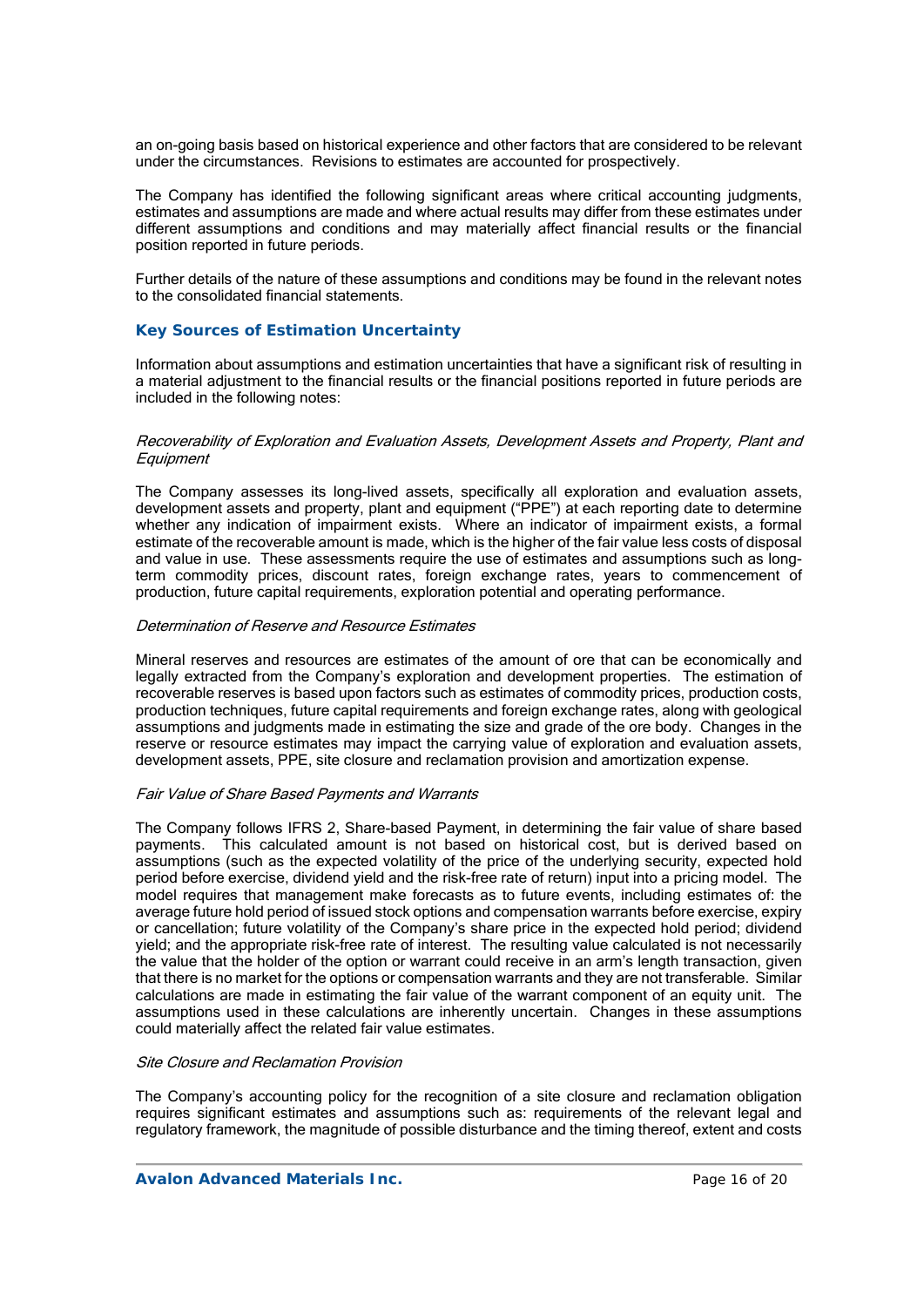of required closure and rehabilitation activity, and discount rate. These uncertainties may result in future actual expenditures differing from the amounts currently provided. Site closure and reclamation provision recognized is periodically reviewed and updated based on the facts and circumstances available at the time. Changes to the estimated future costs are recognized in the statement of financial position by adjusting both the site closure and reclamation asset and provision.

### Property, Plant and Equipment ("PPE") - Estimated Useful Lives

Management estimates the useful lives of PPE based on the period during which the assets are expected to be available for use. The amounts and timing of recorded expenses for depreciation of PPE for any period are affected by these estimated useful lives. The estimates are reviewed at least annually and are updated if expectations change as a result of physical wear and tear, technical or commercial obsolescence and legal or other limits to use. It is possible that changes in these factors may cause significant changes in the estimated useful lives of the Company's PPE in the future.

### *Critical Judgments*

Information about critical judgments in applying accounting policies that have most significant effect on the consolidated financial statements are as follows:

#### Capitalization of Exploration and Evaluation Costs

Exploration and evaluation costs incurred during the year are recorded at cost. Capitalized costs include costs directly attributable to exploration and evaluation activities, including salaries and benefits of employees who are directly engaged in the exploration and evaluation activities. Administrative and other overhead costs are expensed. Exploration and evaluation costs incurred that have been determined to have future economic benefits and can be economically recoverable are capitalized. In making this judgment, management assesses various sources of information including, but not limited to the geologic and metallurgic information, history of conversion of mineral deposits to proven and probable mineral reserves, scoping and feasibility studies, proximity of operating facilities, operating management expertise and existing permits.

## **Changes in Accounting Policies Including Initial Adoption**

The Company did not adopt any new accounting standards during the Quarter.

## **Recent Accounting Pronouncements**

As at November 30, 2020 and the date of this MDA, there are no significant newly issued pronouncements that are applicable to the Company.

## **Forward-Looking Statements, Risk Factors and Qualified Persons**

Certain of the statements that are not historical facts contained in this MDA are forward-looking statements that involve risks and uncertainties that could cause actual events or results to differ materially from estimated or anticipated events or results reflected in the forward-looking statements. Such forward-looking statements reflect the Company's current views with respect to future events and include, among other things, statements regarding targets, estimates and/or assumptions in respect of reserves and/or resources, and are based on estimates and/or assumptions related to future economic, market and other conditions that, while considered reasonable by management, are inherently subject to risks and uncertainties, including significant business, economic, competitive, political and social uncertainties and contingencies. These estimates and/or assumptions include, but are not limited to:

- grade of ore;
- mineral product and commodity prices: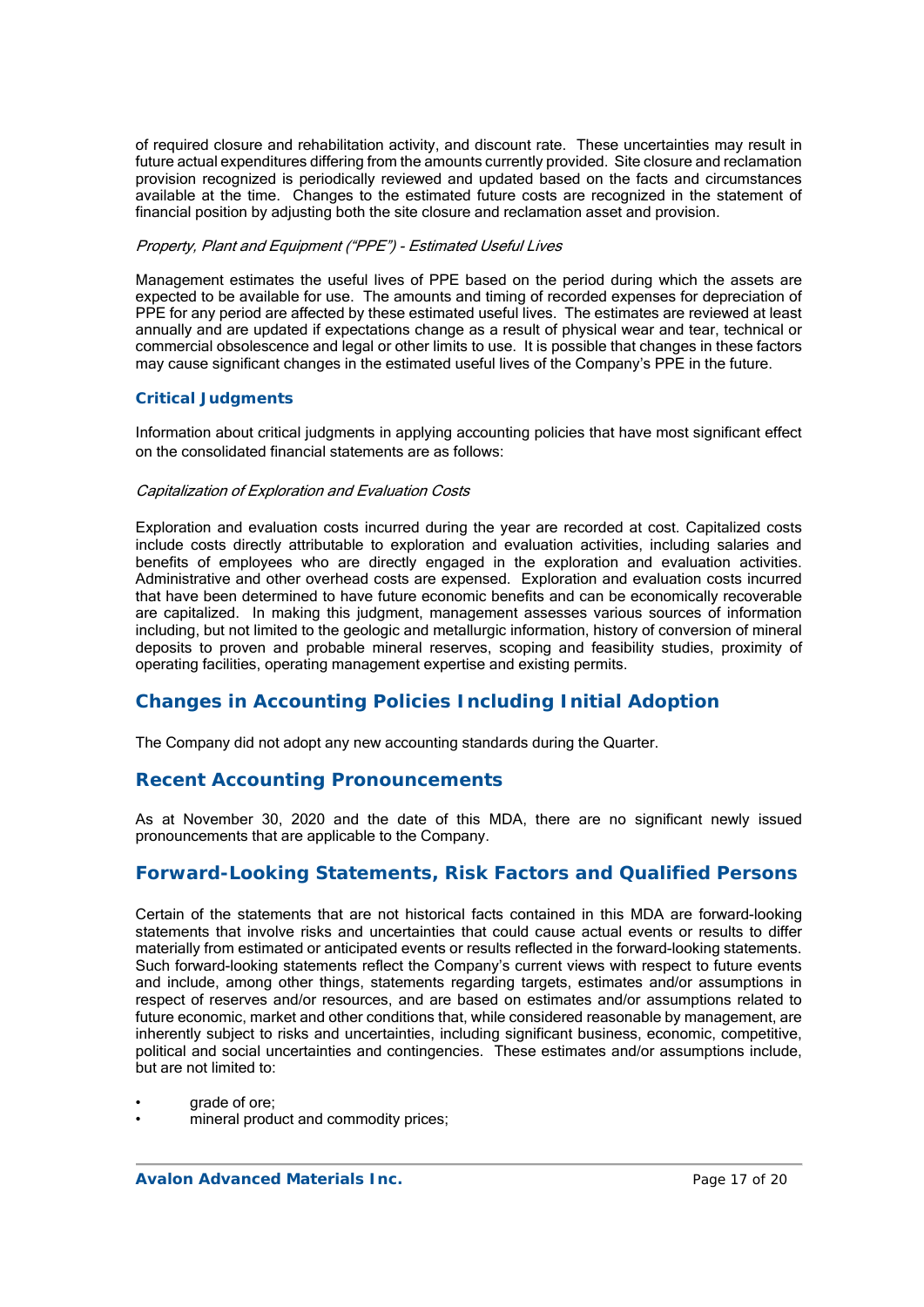- metallurgical recoveries;
- operating costs;
- achievement of current timetables for development;
- strength of the global economy;
- availability of additional capital; and
- availability of supplies, equipment and labour.

Factors that could cause the Company's actual results, performance, achievements, developments or events to differ materially from those expressed or implied by forward-looking statements include, among others, the factors described or referred to under "Description of the Business - Risk Factors" in the Company's Annual Information Form for the year ended August 31, 2020, and:

- risks related to the Company's history of losses, lack of operating history, ability to generate material revenues and continue as a going concern;
- risks related to establishing new mining operations in the event that the Company elects to proceed with the development of one of its mineral projects;
- risks related to the Company's need for additional financing;
- risks related to any joint venture or strategic alliances that may be entered into by the Company;
- risks related to the impact of the novel coronavirus ("COVID-19") pandemic, or other global pandemics;
- risks related to either Avalon's or Cheetah's development plans of the Nechalacho Project negatively impacting the other's development plans;
- risks related to the progression of the Separation Rapids Lithium Project to a positive feasibility stage;
- risks related to securing product off-take agreements on a timely basis;
- risks related to the unique ore type at the Nechalacho Rare Earth Elements Project ("Nechalacho" or the "Nechalacho Project") and the Separation Rapids Lithium Project for which known metallurgical processes have not previously been applied;
- uncertainty related to title to the Company's properties as well as the risk of delays in obtaining licenses and permits as a result of local opposition, including uncertainty related to any challenges in connection with Indigenous land title claims and Indigenous rights:
- risks related to the possible existence of rights and interests of Indigenous groups, which may limit the Company's ability to develop its properties;
- risks related to the need to acquire properties for the hydrometallurgical plant and potentially a rare earth refinery for the Nechalacho Project;
- risks that actual capital costs, production schedules and economic returns for the Nechalacho Project may differ significantly from those anticipated by the Company;
- risks related to the demand for technology metals and minerals and fluctuations in their pricing;
- risks related to the demand for lithium and fluctuations in its pricing;
- risks related to competition and the actions of competitors:
- risks related to costs or delays in the commercialization of rare earth products;
- uncertainties related to the fact that the Company's mineral resources and mineral reserves are only estimates;
- risks related to obtaining, maintaining and renewing licenses and permits, and the material costs, liabilities and obligations in connection therewith;
- risks that the Company will be subject to material costs, liabilities and obligations in connection with environmental laws, regulations and approvals and that approvals will not be available;
- uncertainties involving uninsured risks;
- risks related to possible shortages of supplies, equipment and labour;
- risks related to the Company's ability to attract and retain qualified management and technical personnel;
- uncertainty whether the Company will acquire commercially mineable ore deposits or whether the current mineral deposits identified by the Company can be developed as commercially viable ore bodies;
- risks inherent to the competitive nature of the mineral industry: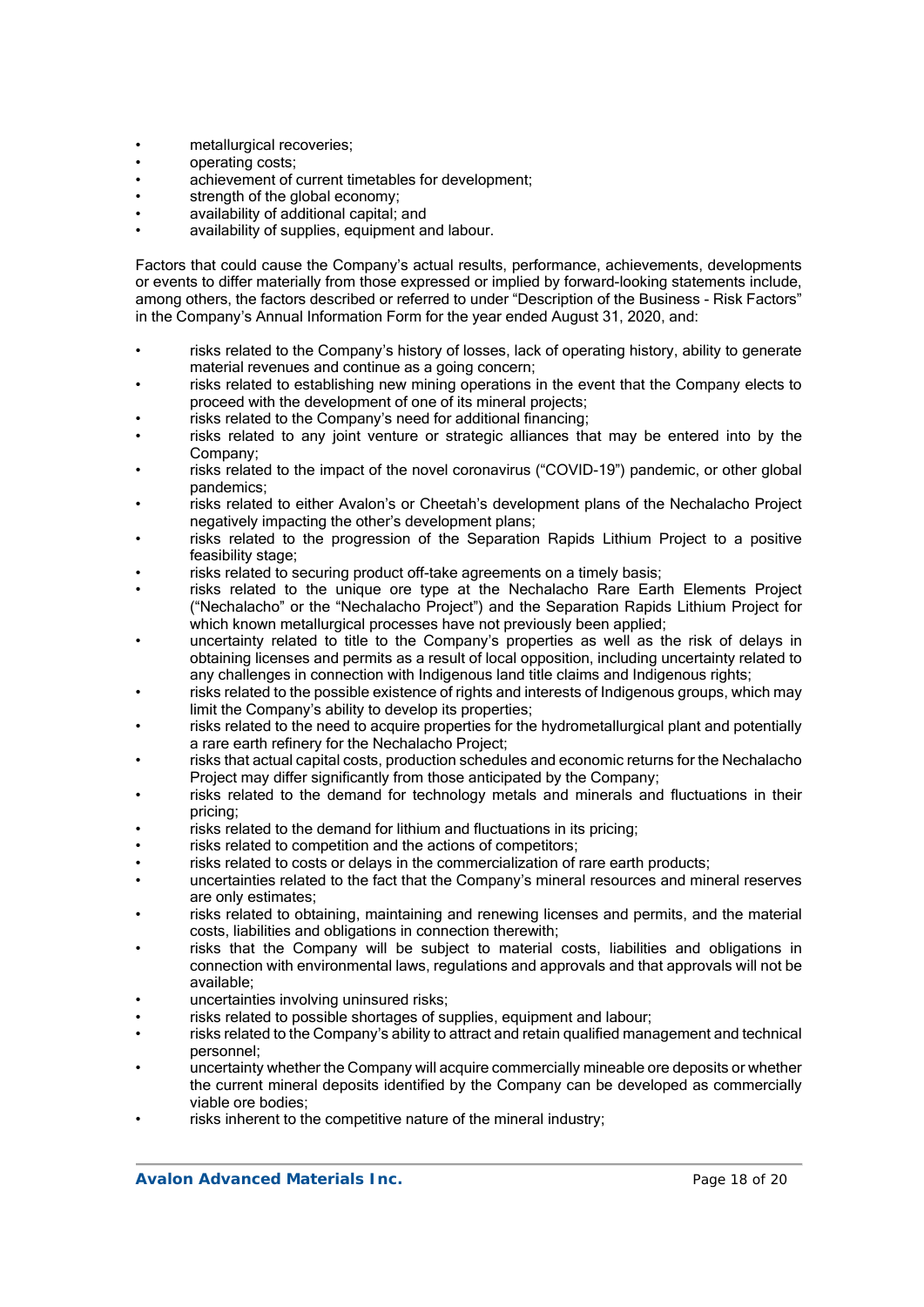- risks related to the extensive federal, state, provincial, territorial and local laws and regulations to which the Company's activities are subject;
- risks related to the availability and reliability of adequate infrastructure;
- risks and hazards inherent to the mining industry;
- risks related to any changes in critical accounting estimates that adversely affect the Company's financial results;
- risks related to potential conflicts of interest of the Company's directors and officers who may have involvement with other resource companies;
- risks related to cybersecurity;
- risks due to being a "passive foreign investment company" for U.S. purposes;
- risks related to fluctuations of currency exchange rates;
- risks related to share price volatility;
- risks related to dilution of existing shareholders;
- risks related to not paying cash dividends;
- risks related to being a non-US corporation; and
- risks related to there being no market for the Company's warrants.

Most of the foregoing factors are beyond the Company's ability to control or predict. Although the Company has attempted to identify important factors that could cause actual results, performance, achievements, developments or events to differ materially from those described in forward-looking statements, there may be other factors that cause actual results, performance, achievements, developments or events not to be as anticipated, estimated or intended. There can be no assurance that the estimates and/or assumptions upon which these forward-looking statements are based will occur.

Readers can identify many of these statements by looking for words such as "believe", "expects", "will", "intends", "projects", "anticipates", "estimates", "continues" or similar words or the negative thereof. There can be no assurance that the plans, intentions or expectations upon which these forward-looking statements are based will occur.

The forward-looking statements contained herein are made as of the date of this MDA and are expressly qualified in their entirety by this cautionary statement. Readers should not place undue reliance on the forward-looking statements, which reflect management's plans, estimates, projections and views only as of the date hereof. The Company undertakes no obligation to publicly revise these forward-looking statements to reflect subsequent events or circumstances, except as required by applicable law.

The technical information included in this MDA, unless otherwise stated, has been reviewed and approved by Donald S. Bubar, P. Geo., President and Chief Executive Officer of the Company and Dr. William Mercer, P. Geo., Vice-President, Exploration of the Company. Mr. Bubar and Dr. Mercer are both Qualified Persons under National Instrument 43-101 ("NI 43-101").

# **Notice Regarding Presentation of our Mineral Reserve and Resource Estimates**

This MDA has been prepared in accordance with the requirements of Canadian securities laws, which differ from the requirements of United States securities laws. Unless otherwise indicated, all reserve and resource estimates included in this MDA have been prepared in accordance with NI 43-101. NI 43-101 is a rule developed by the Canadian Securities Administrators which establishes standards for all public disclosure an issuer makes of scientific and technical information concerning mineral projects.

Canadian standards, including NI 43-101, differ significantly from the requirements of the United States Securities and Exchange Commission (the "SEC"), and reserve and resource information contained in this MDA may not be comparable to similar information disclosed by United States companies. In particular, and without limiting the generality of the foregoing, the term "resource" does not equate to the term "reserve". Under SEC's Industry Guide 7 standards, mineralization may not be classified as a "reserve" unless the determination has been made that the mineralization could be